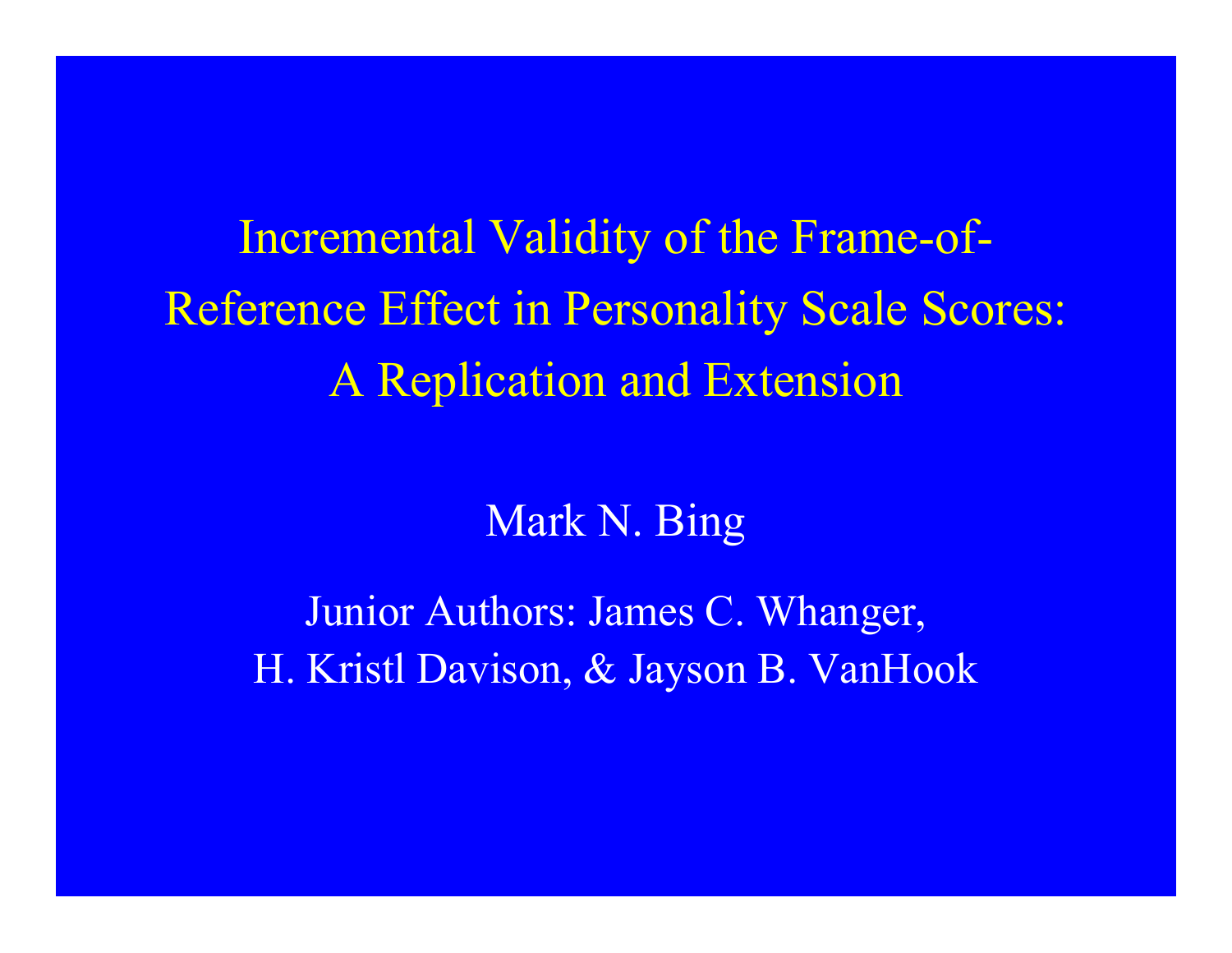- Personality testing can be a major and successful component of a personnel selection system (Hogan, Hogan, & Roberts, 1996)
- Self-report questionnaires of the Big Five, especially of the Conscientiousness factor, have demonstrated criterion-related validity with measures of job performance and academic success (Schmidt & Hunter, 1998; Wolfe & Johnson, 1995)
- However, there are occasions when even Conscientiousness has demonstrated modest validity (Hurtz & Donovan, 2000; mean uncorrected validity  $coefficient = .11)$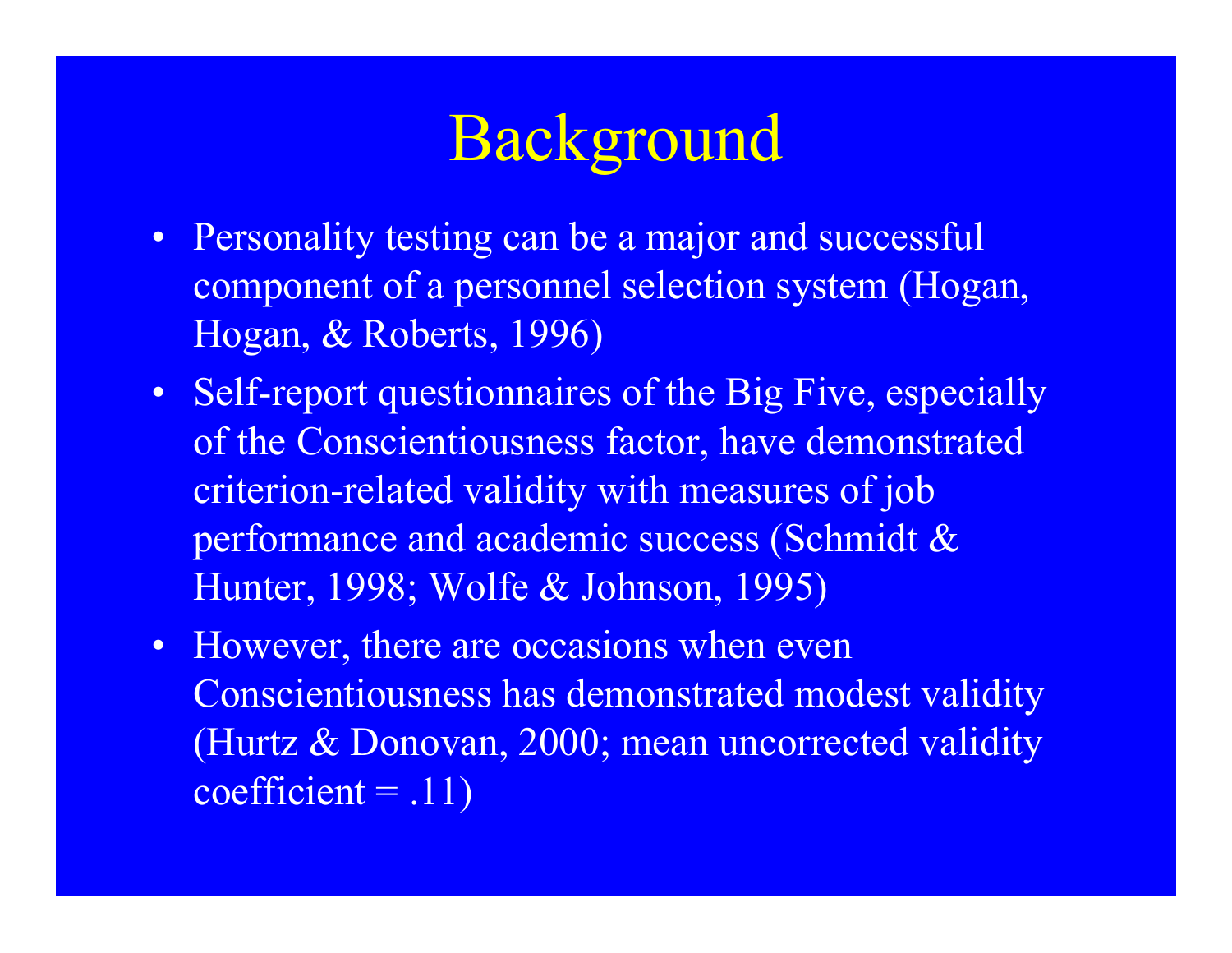- As there is room for improvement, innovative changes to personality measures have been pursued to increase their predictive power (e.g., James, 1998; Schmit, Ryan, Stierwalt, and Powell, 1995)
- In their 1995 JAP article, Schmit et al. contextualized self-report personality items to situations that are relevant to the criterion of interest, and this contextualization provided respondents with a common frame-of-reference when answering test questions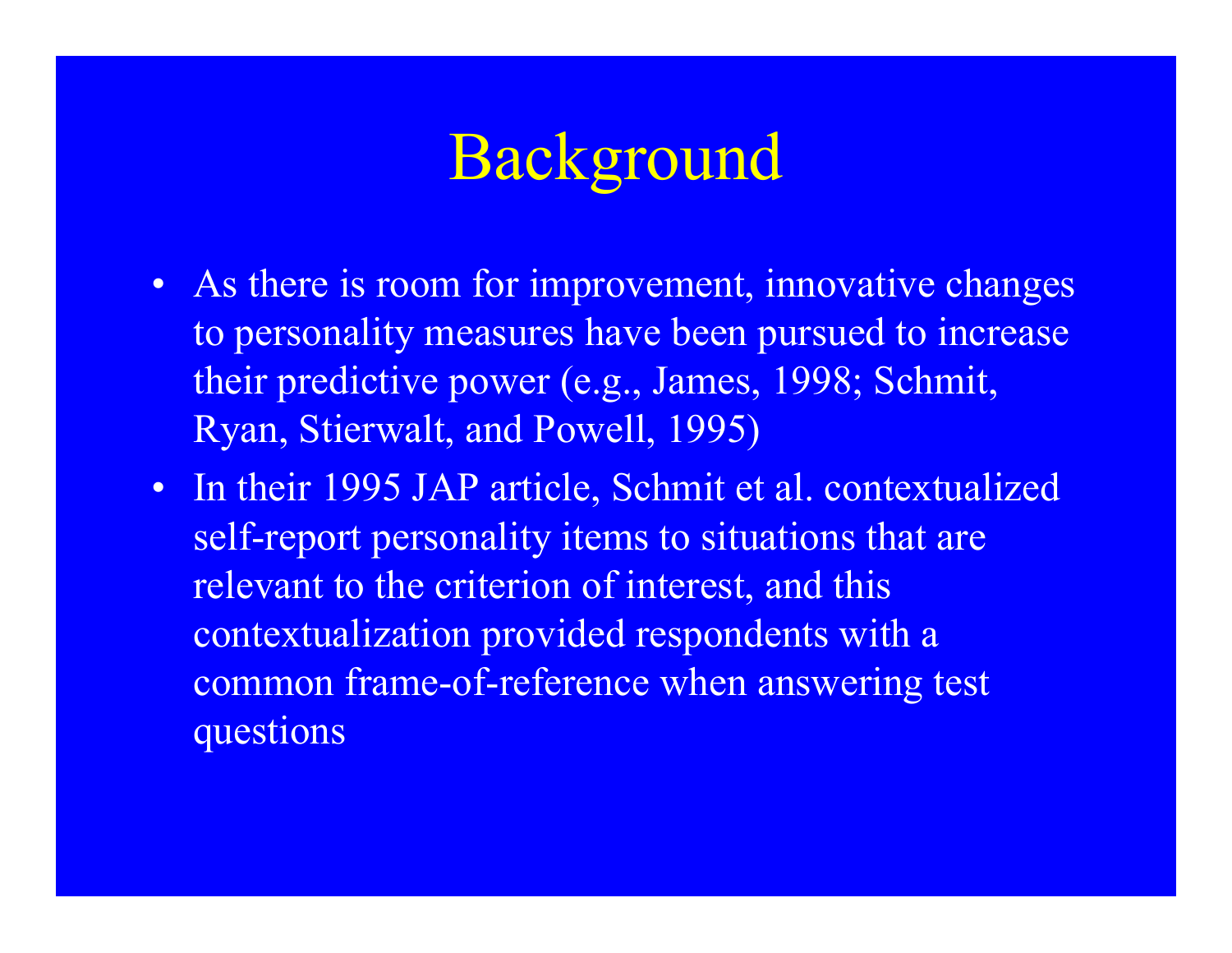- •Why would one contextualize personality test items?
- Consider the noncontextualized item measuring the Achievement Striving facet of the Conscientiousness factor (NEO-PI-R) below:

- I strive for excellence in everything I do.

- Given that a finite amount of cognitive resources can be devoted to responding, evaluating "everything" one does in life would probably lead to cognitive overload for most respondents
- • Instead, respondents may focus on core self-evaluations when answering items, and these core self-evaluations may have different contextual bases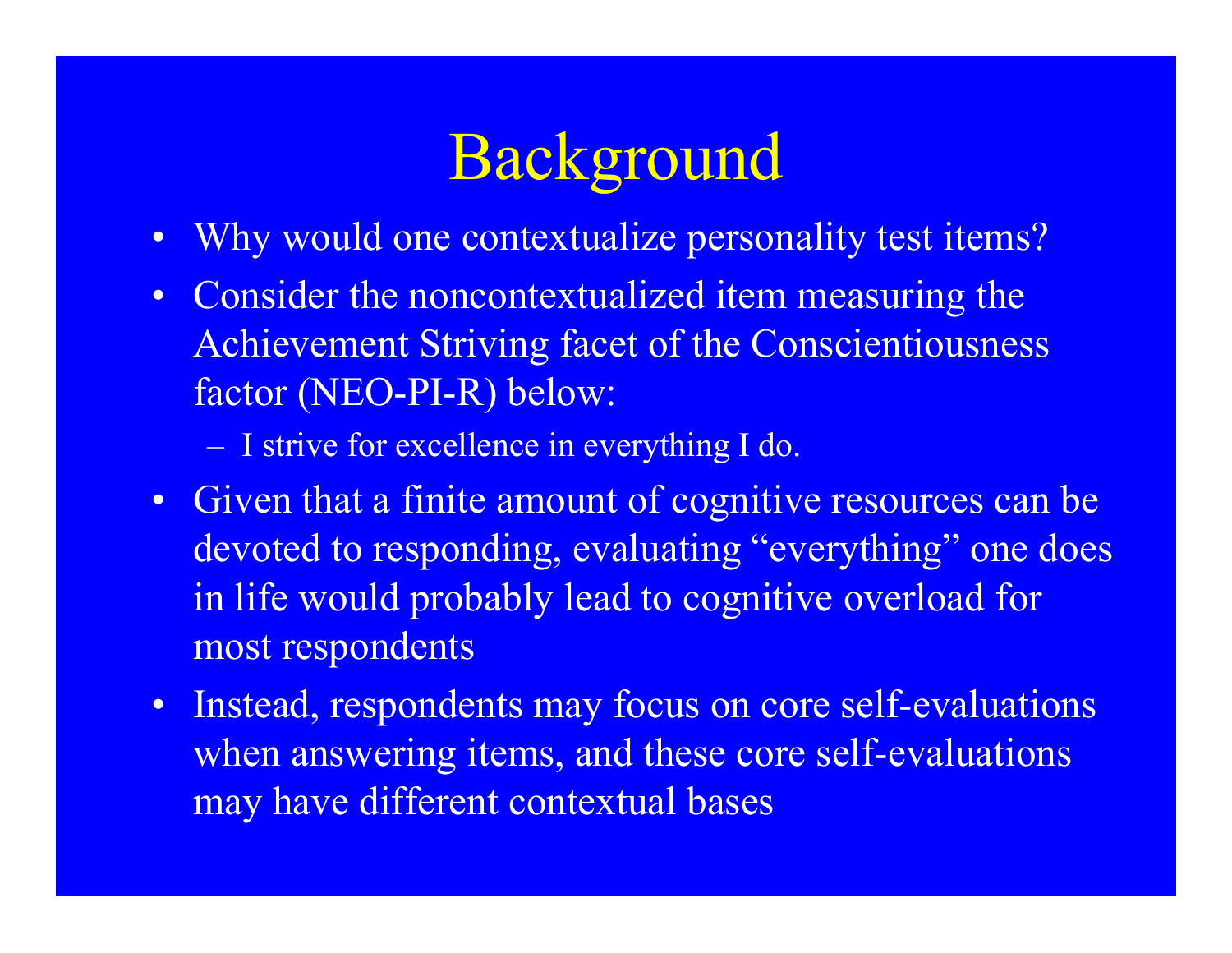- Consider the possible alternative contextual bases for two different people:
	- Respondent Jack thinks of his devotion to his family and to his community when responding to the achievement striving item
	- Respondent Jill thinks of her devotion to school work and excellence in sports when responding to the item
- Thus, these respondents have different contextual bases and thus a different **Frame-of-Reference** when responding to this and other items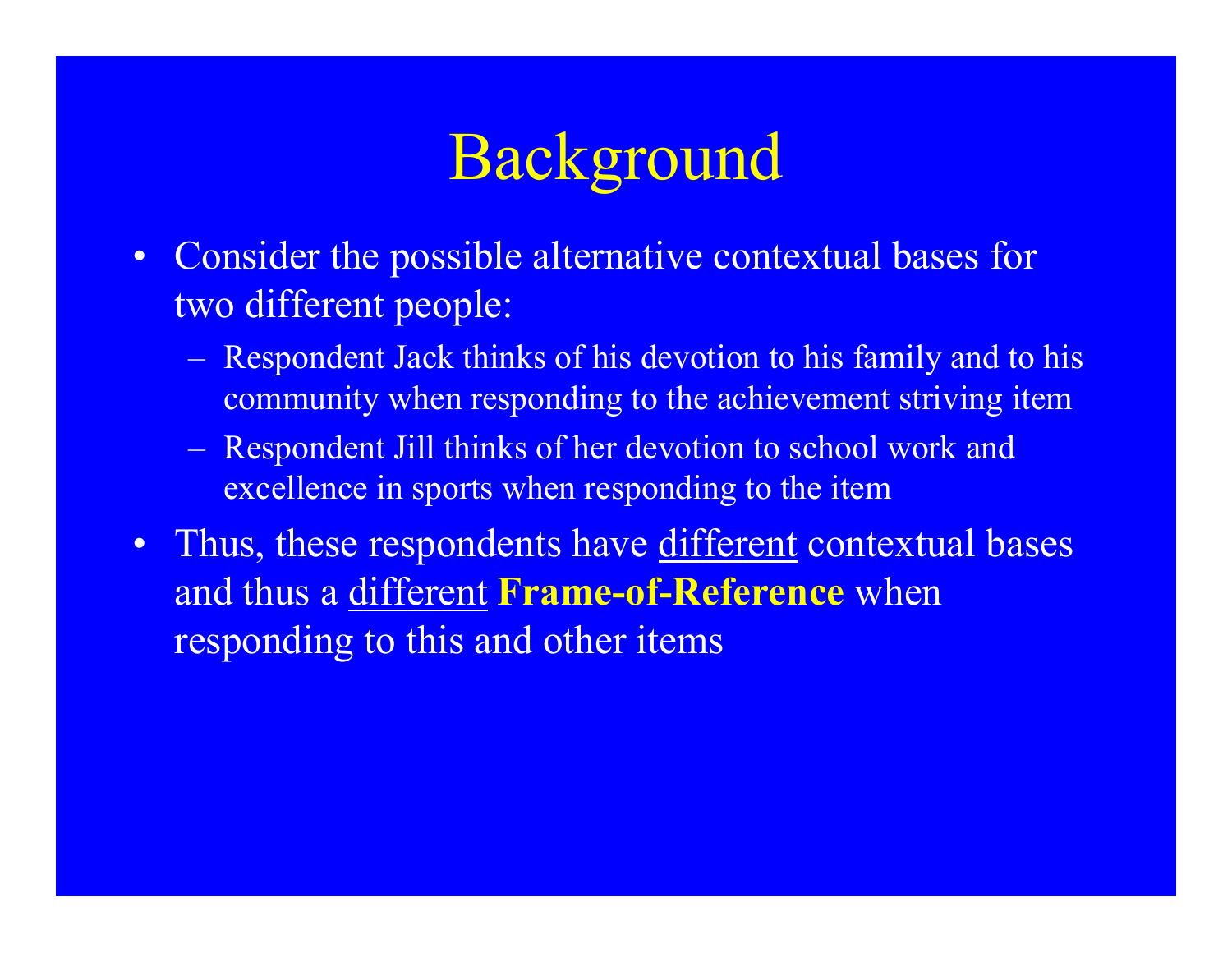- Specifically, when responding to the item, Jack is thinking…
	- I strive for excellence in everything I do *in the community and with my family*.
- and Jill is thinking...
	- I strive for excellence in everything I do *at school and in sports*.
- Thus, our respondents could be answering different items due to their differences in item interpretations
- •In sum, the different frames-of-reference of the various respondents would cause them to take different tests, and a high score for Jack would mean something different than a high score for Jill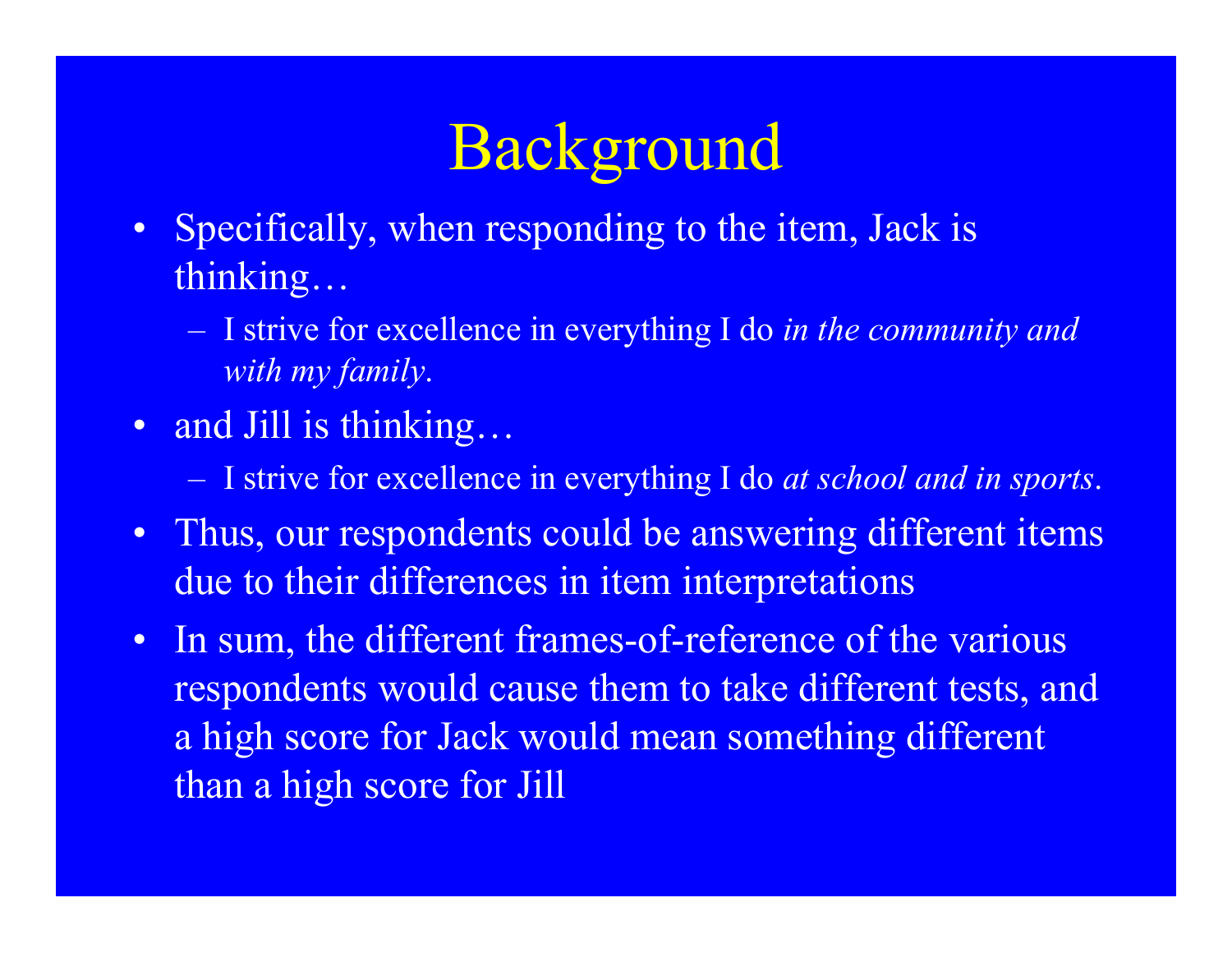- What are the implications?
	- 1. Differences in frame-of-reference lead to differences in item interpretation, and thus increases in measurement error and reductions in reliability
	- 2. Reductions in reliability lead to reductions in validity
	- 3. Thus, providing a common frame-of-reference that is relevant to the criterion of interest could standardize item interpretation and increase reliability and subsequent test validity
- This is exactly what Schmit et al. did with college students using grade point average (GPA) as a criterion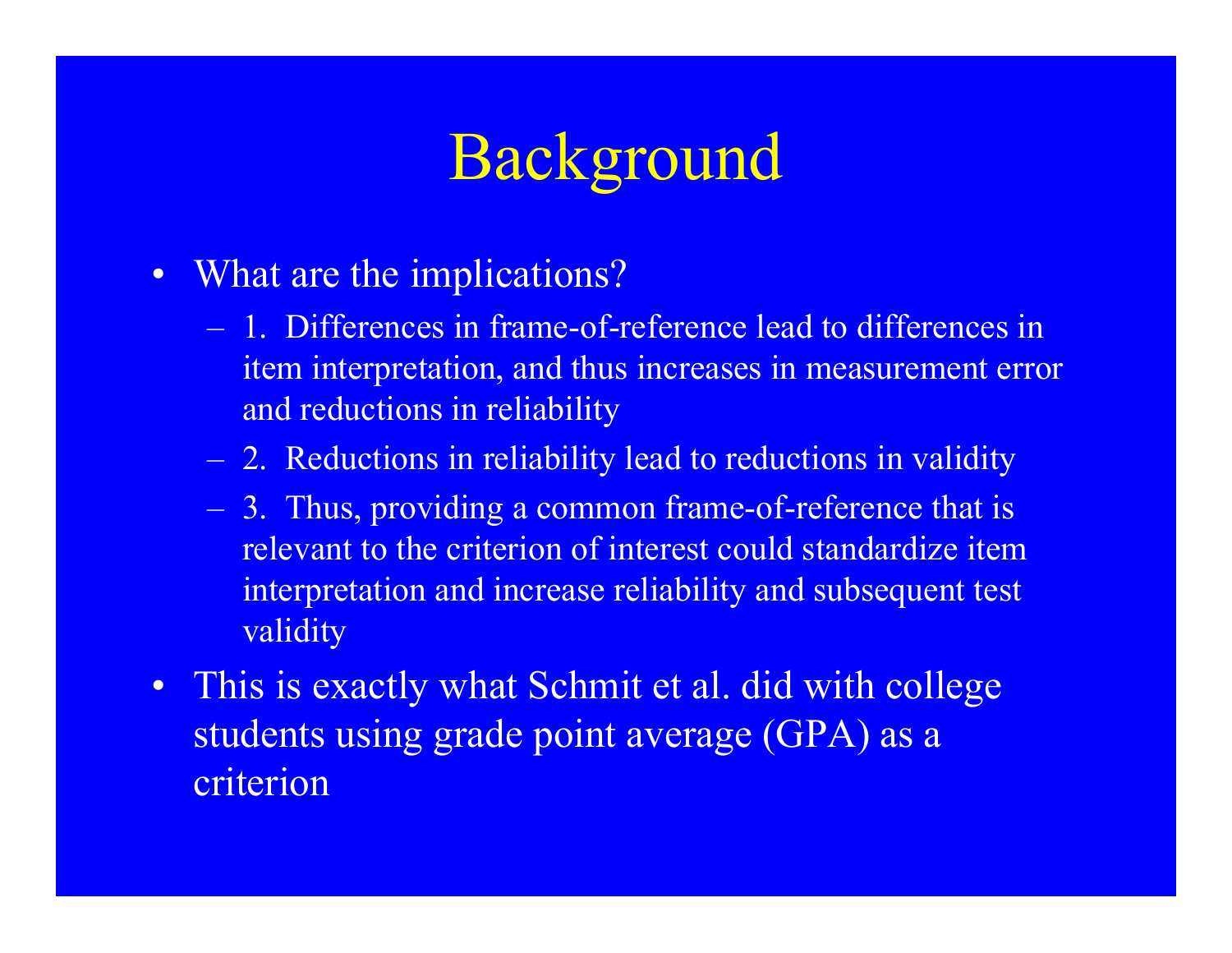- In a between-subjects research design Schmit et al. administered traditional, noncontextualized Conscientiousness items and contextualized Conscientiousness items (NEO-PI-R) to college students
- One group responded to items like the following:
	- I strive for excellence in everything I do.
- Another group responded to items like:
	- I strive for excellence in everything I do at school.
- Schmit et al. also varied test instructions (applicant instructions vs. general instructions)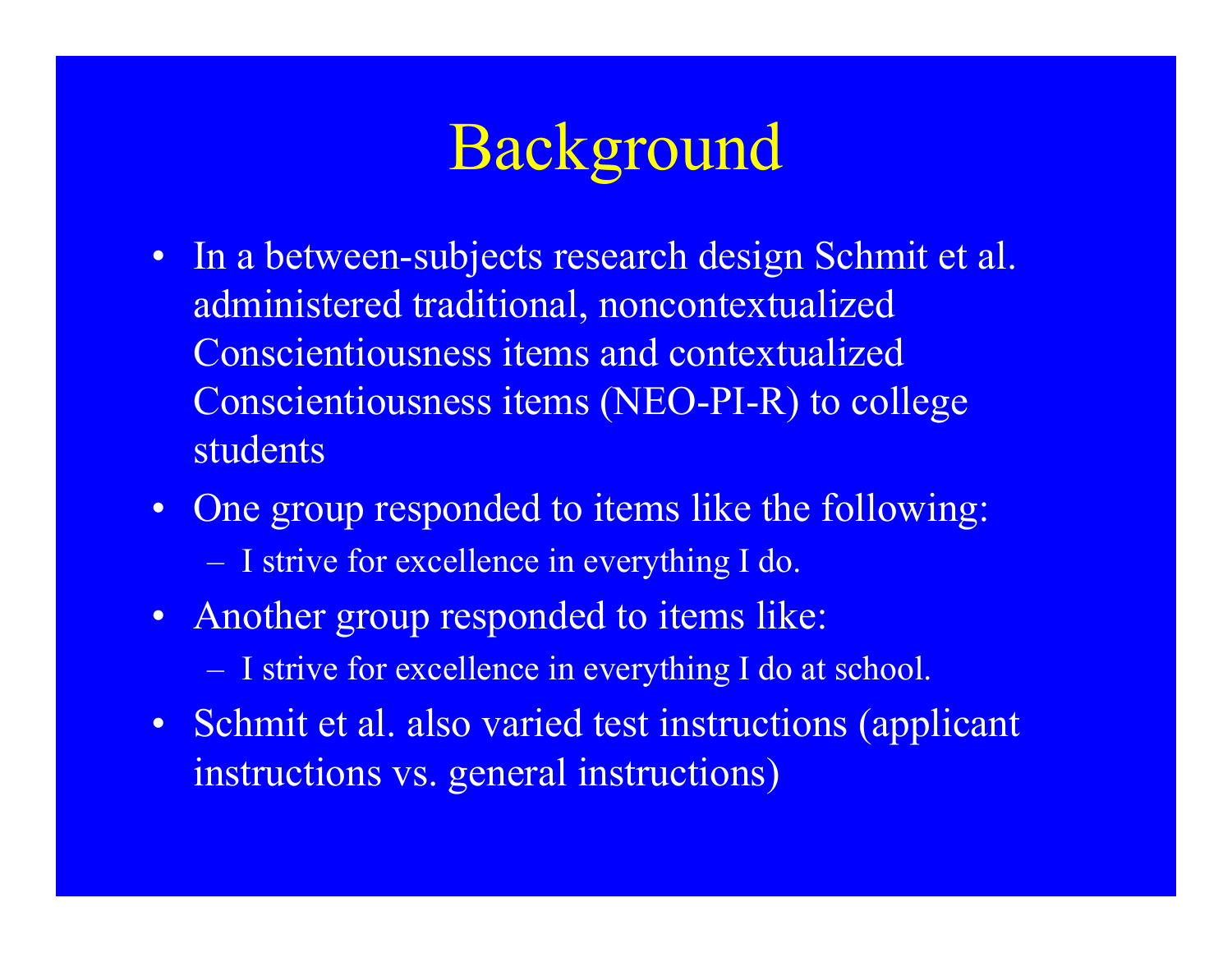

- Results: Scale scores composed of contextualized items had higher levels of reliability and validity than scale scores composed of noncontextualized items regardless of the instructional condition (i.e., applicant vs. general)
- However, because this innovative study utilized a between-subjects research design it left some questions unanswered
	- For instance, what is the correlation between contextualized and noncontextualized personality scale scores?
	- Can contextualized scales demonstrate incremental validity above and beyond noncontextualized scales, which is to say, "Are contextualized scales value-added for selection settings?"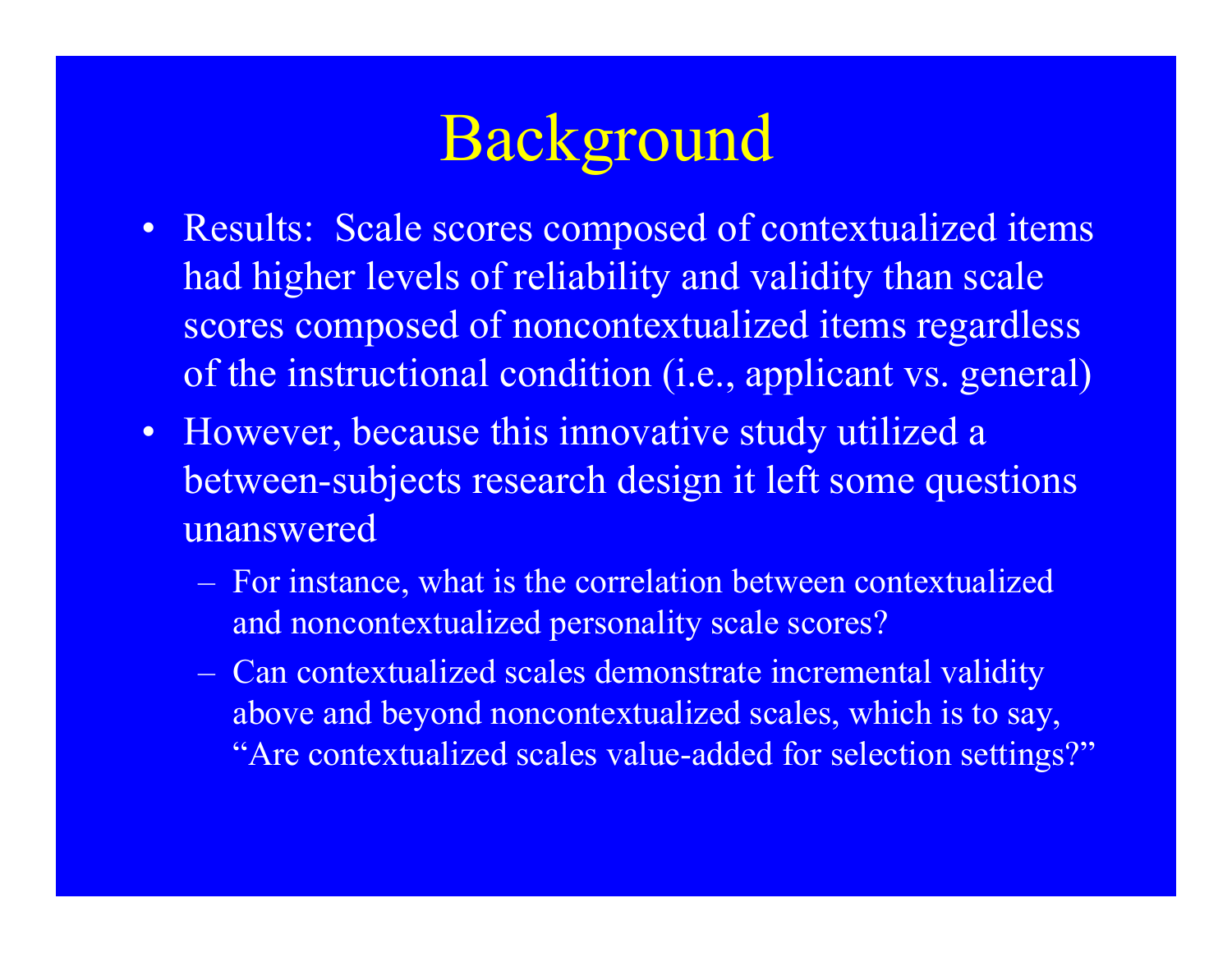- Additionally, because college GPA is highly correlated with cognitive ability, there is a classic unmeasured variables problem, and it is legitimate to ask, "Can the contextualized scale obtain incremental validity above and beyond BOTH the noncontextualized scale and cognitive ability?"
- $\bullet$ The present study was designed to answer these questions via replicating and extending the Schmit et al. study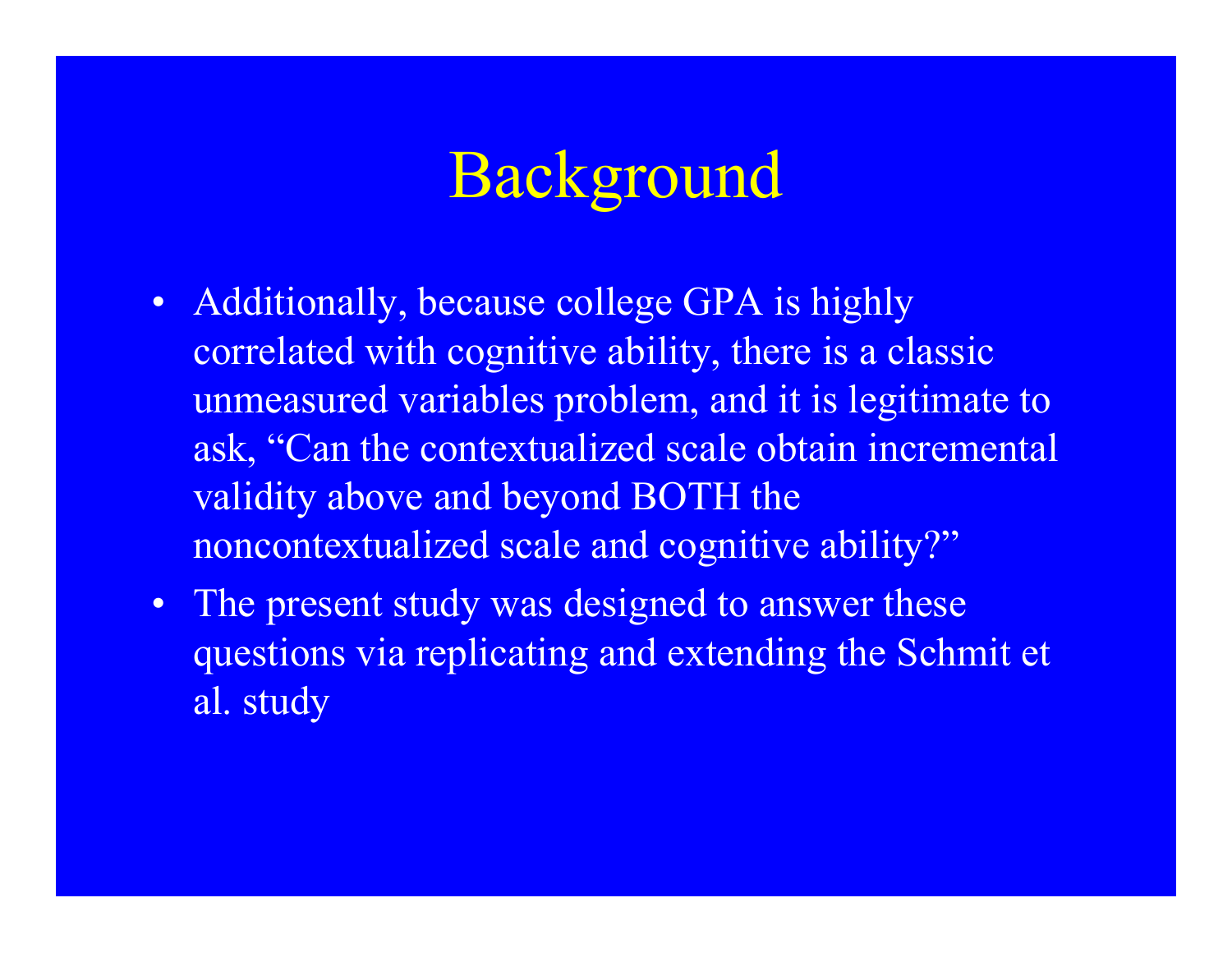# Method

- • Subjects
	- 308 entering freshman students at a small Southeastern university
- Research Design
	- Within-subjects factor: School contextualized vs. noncontextualized items from the NEO-PI-R Conscientiousness scale (order counterbalanced)
	- Between-subjects factor: Applicant vs. general instructions
	- Covariate: Cognitive ability as measured by ACT scores
	- Criterion: Cumulative college GPA
- Procedure
	- Conscientiousness scales administered first week of college during orientation; GPA collected at end of freshman year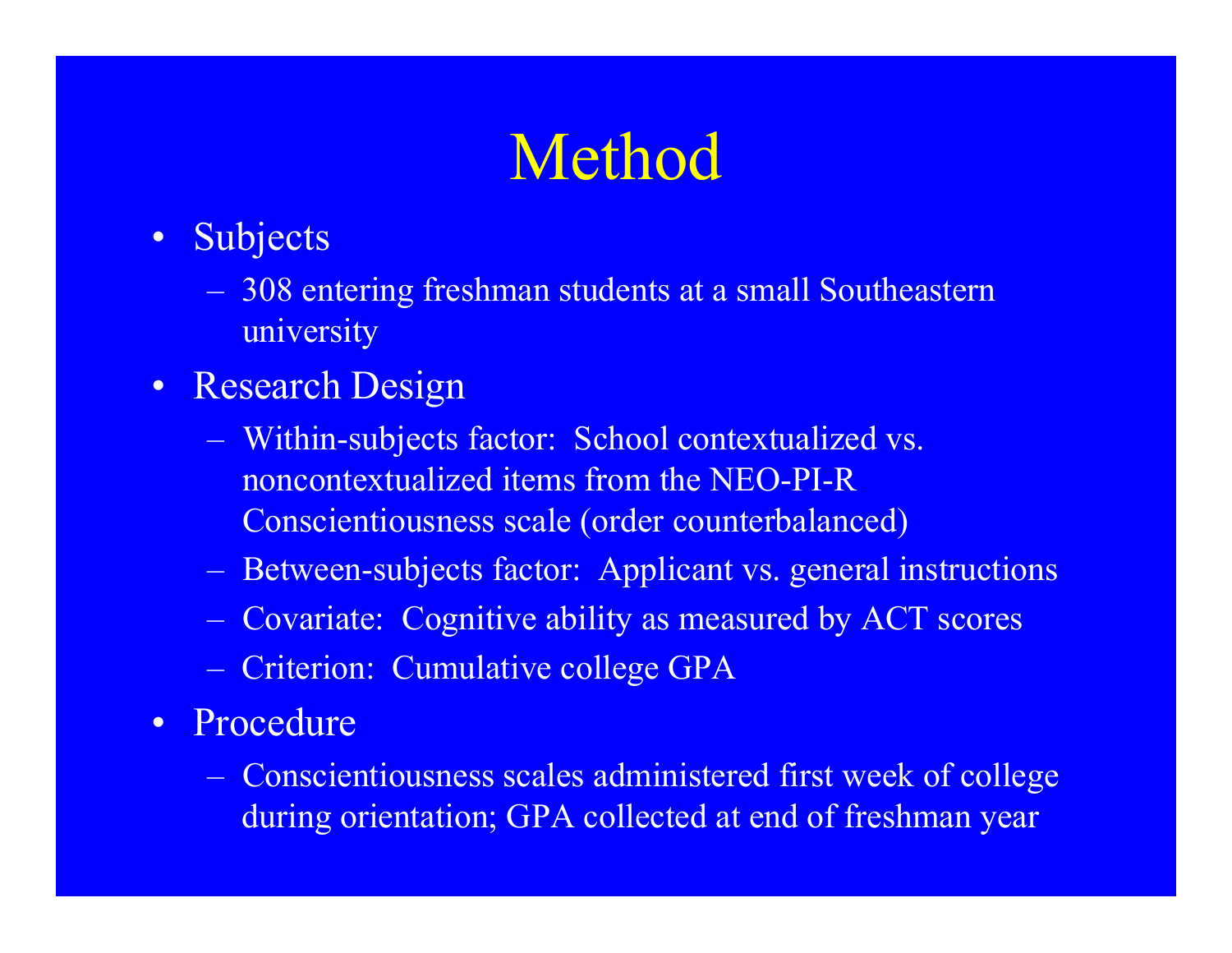# Results

- $\bullet$  Applicant instructional condition:
	- $-\alpha = .94$  for school contextual Conscientiousness
	- <sup>α</sup> = .93 for noncontextual Conscientiousness
		- Although the difference in reliability is slight, it is significant,  $t(140) = 2.00, p < .05$
	- *<sup>r</sup>*= .89 (*p* < .01) between contextual and noncontextual Conscientiousness under applicant instructions
	- *<sup>r</sup>*= .46 (*p* < .01) between contextual Conscientiousness and college GPA
	- *<sup>r</sup>*= .39 (*p* < .01) between noncontextual Conscientiousness and college GPA
		- This difference in validity is significant,  $t(141) = 2.00, p < .05$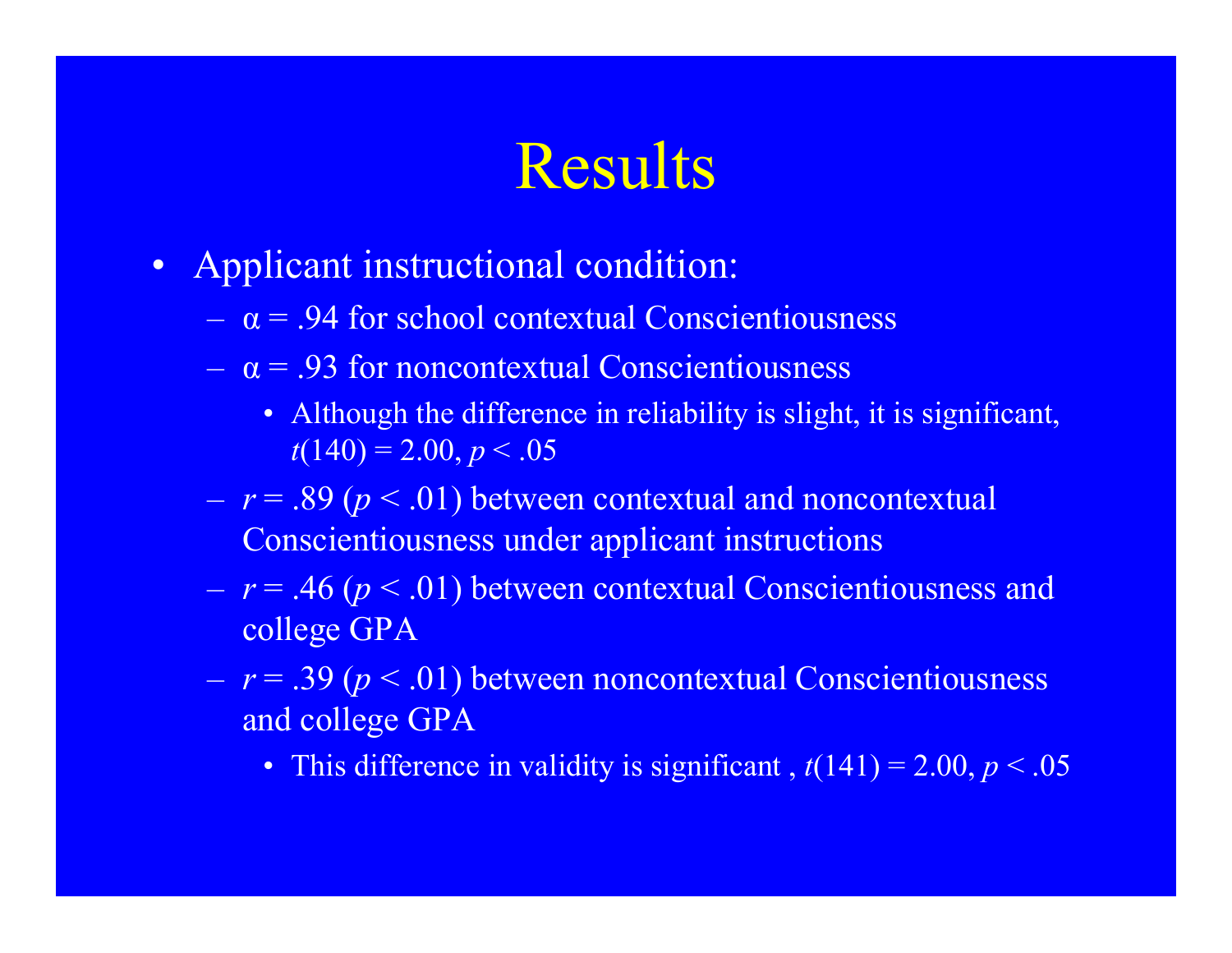# Results

- $\bullet$  General instructional condition:
	- $-\alpha = .95$  for school contextual Conscientiousness
	- <sup>α</sup> = .92 for noncontextual Conscientiousness
		- Although the difference in reliability is again slight, it is significant,  $t(159) = 6.86, p < .01$
	- *<sup>r</sup>*= .90 (*p* < .01) between contextual and noncontextual Conscientiousness under general instructions
	- *<sup>r</sup>*= .51 (*p* < .01) between contextual Conscientiousness and college GPA
	- *<sup>r</sup>*= .42 (*p* < .01) between noncontextual Conscientiousness and college GPA
		- This difference in validity is significant , *t*(161) = 2.98, *p* < .01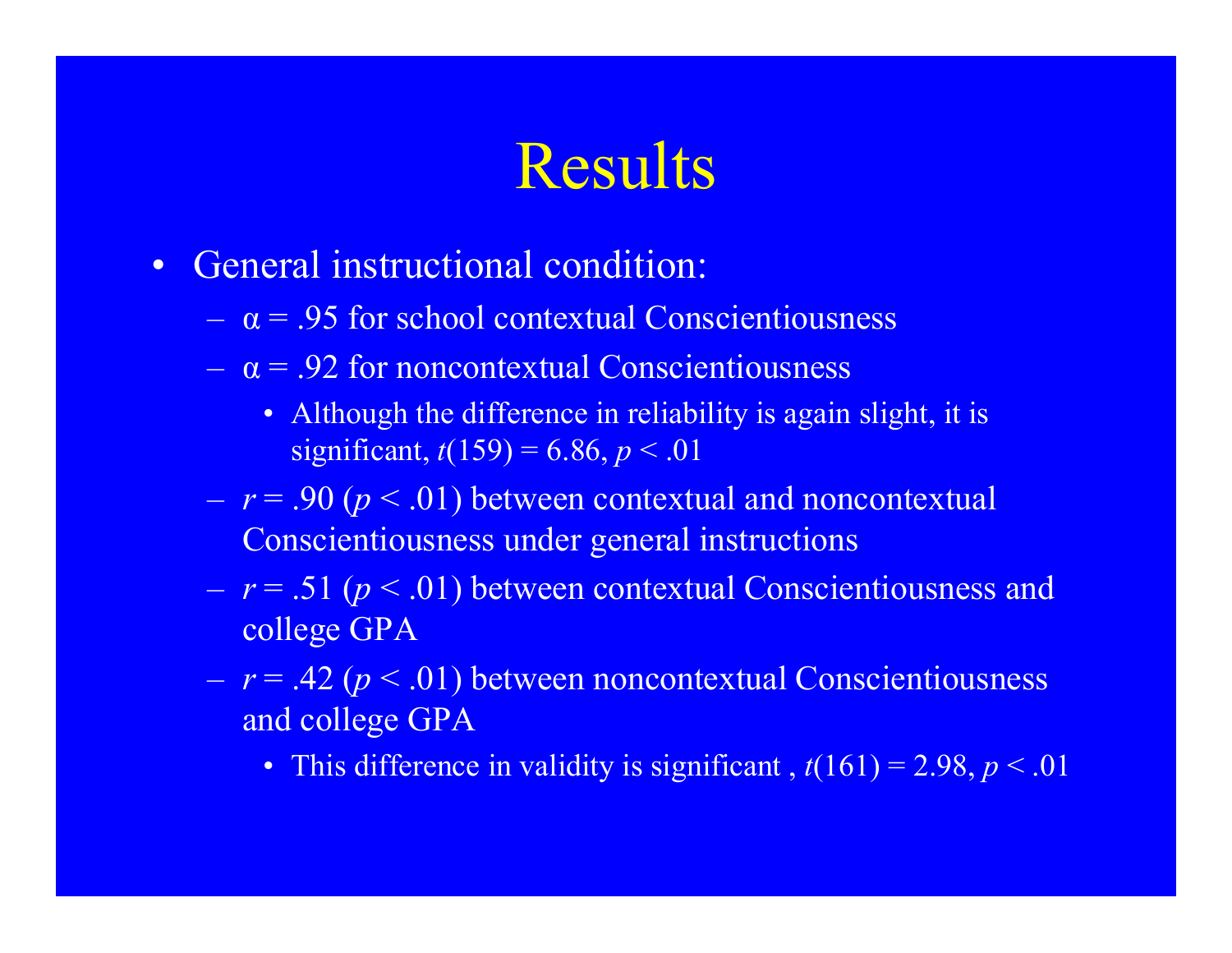### Results

- In spite of this high collinearity between contextualized and noncontextualized scale scores, incremental validity was obtained for the contextualized scale above and beyond BOTH the noncontextualized scale and ACT scores in each instructional condition (applicant and general)
- Applicant, ∆*R*2 = .05, *p* < .01, Total ∆*R*2 = .44, *p* < .01
- $\bullet$ General,  $\Delta R^2 = .07, p < .01, \text{Total } \Delta R^2 = .46, p < .01$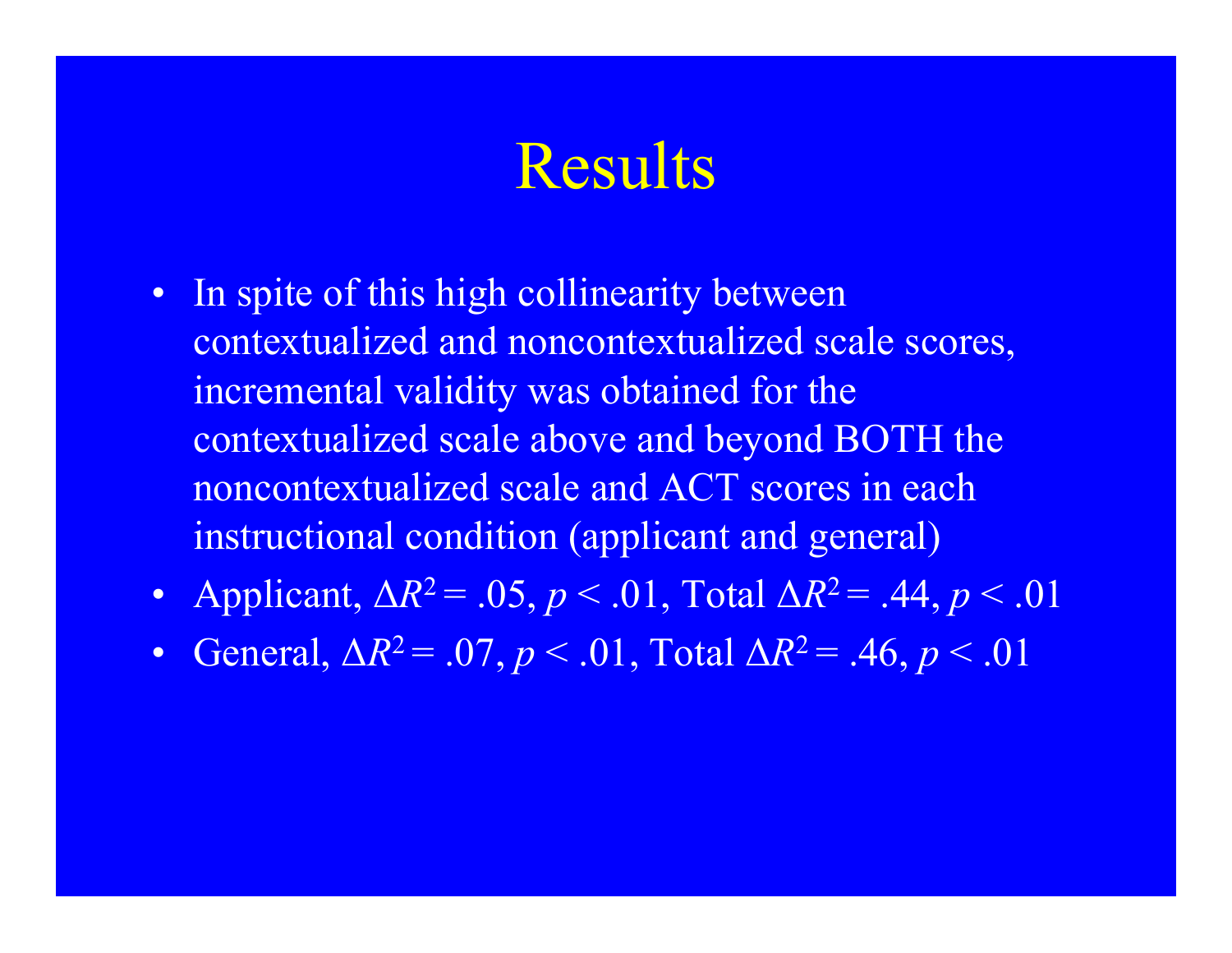### Conclusions

- Increases in reliability resulted from providing respondents with a common frame-of-reference, and this was especially evident at the subscale level (i.e., with Competence, Dutifulness, etc.), as coefficient alpha is biased by number of items
- Increases in validity resulted from providing a common frame-of-reference
- School contextualized Conscientiousness obtained incremental validity in the prediction of GPA above and beyond BOTH noncontextualized Conscientiousness and cognitive ability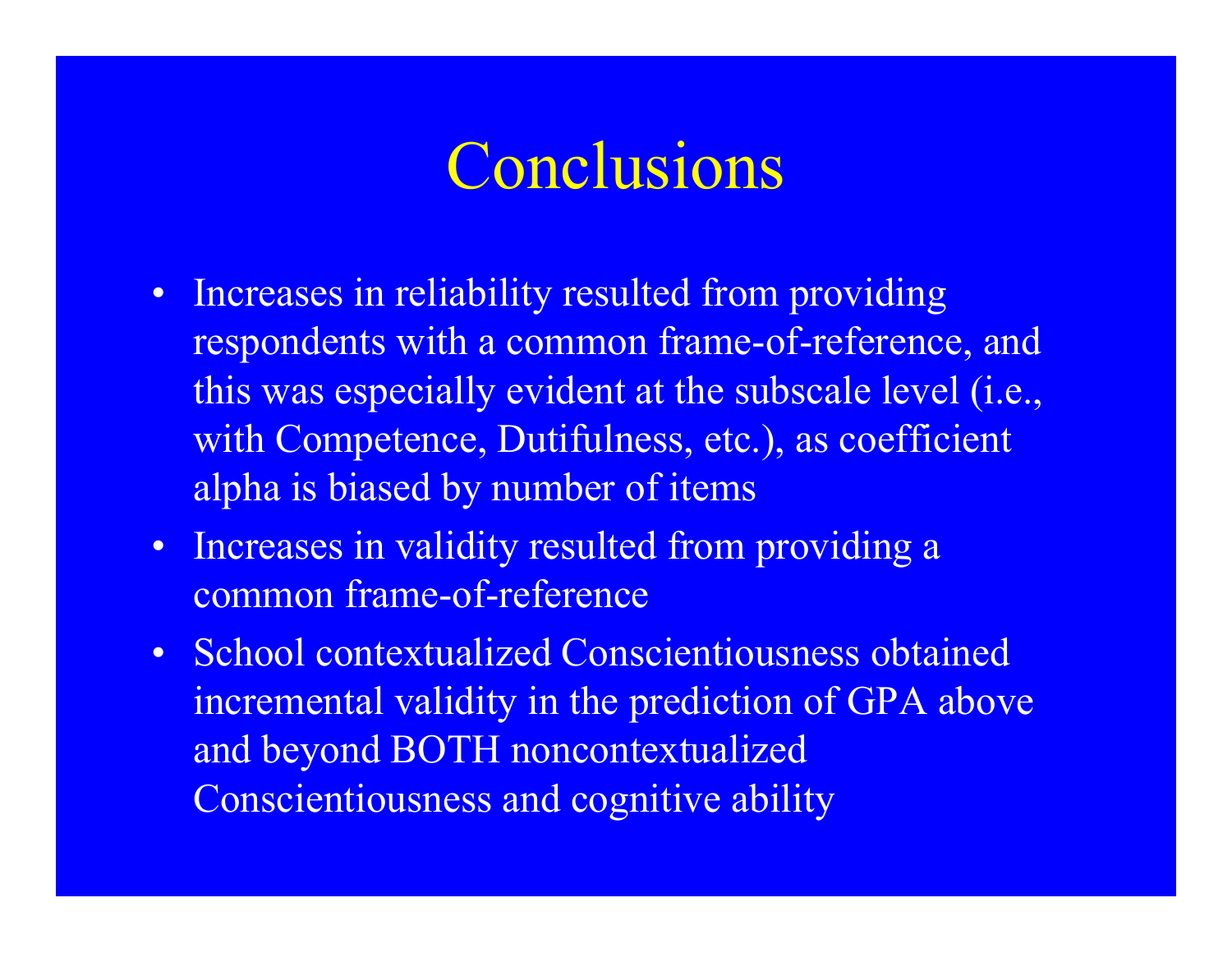### Implications

- Both the current study and Schmit et al.'s study indicate that providing a common frame-of-reference to personality items enables individuals to make more specific responses, thus allowing them to present themselves more accurately
- Providing a common frame-of-reference increases reliability and validity via reducing measurement error
- This increase in personality test validity should lead to more accurate hiring decisions
- Future studies should test this possibility directly among working adults in organizational settings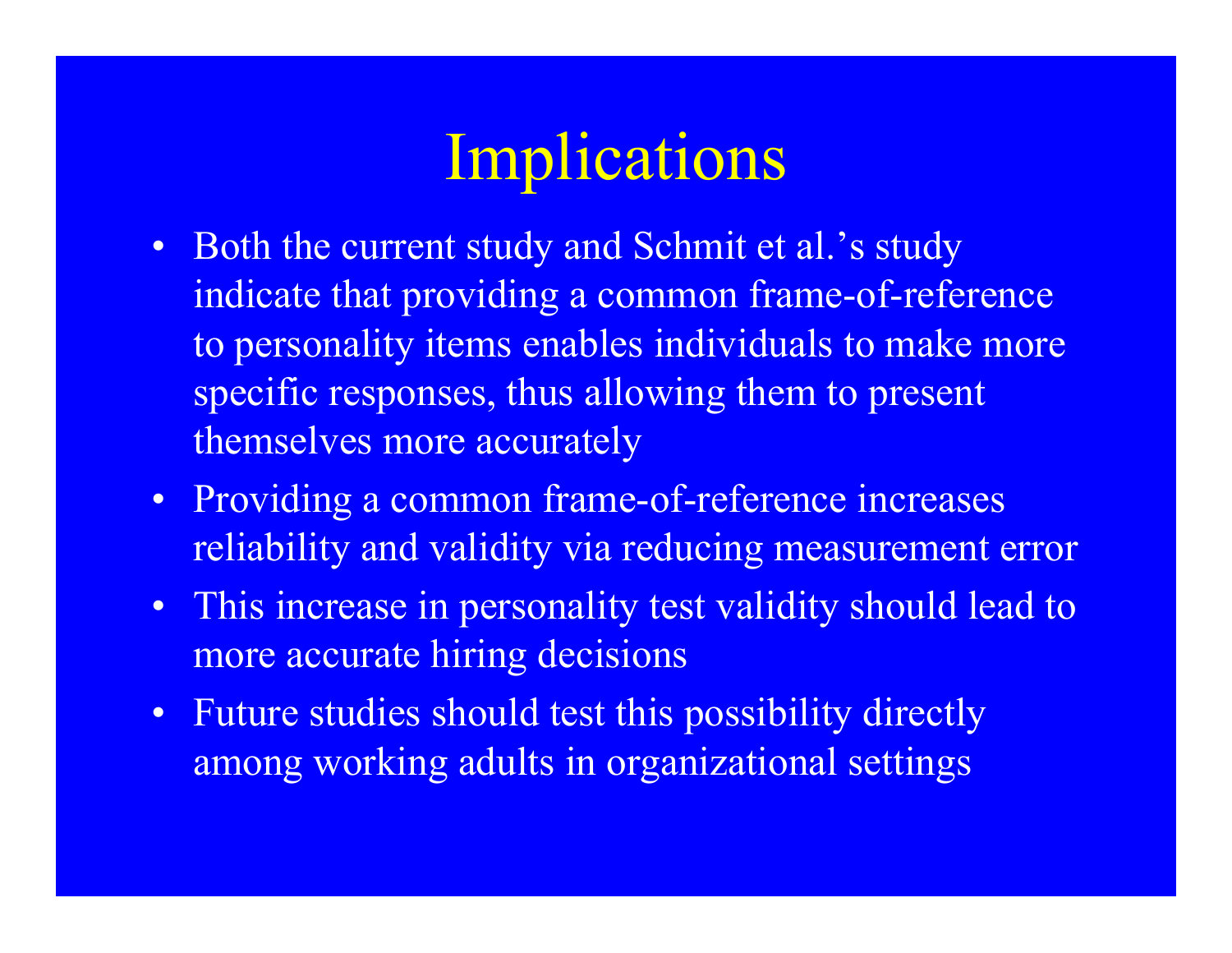Running Head: INCREMENTAL VALIDITY OF THE FRAME-OF-REFERENCE EFFECT

Incremental Validity of the Frame-of-Reference Effect in Personality Scale Scores:

A Replication and Extension

Mark N. Bing

Naval Submarine Medical Research Laboratory

Junior Authors: James C. Whanger, H. Kristl Davison, & Jayson B. VanHook

*<u>Winner</u> – 26<sup>th</sup> International Student Paper Competition Sponsored by the International Personnel Management Association Assessment Council (IPMAAC), Invited Address on Content of Paper at IPMAAC's 26th Annual Conference, New Orleans, LA – Summer 2002* 

*Under Revise-and-Resubmit Status at the Journal of Applied Psychology*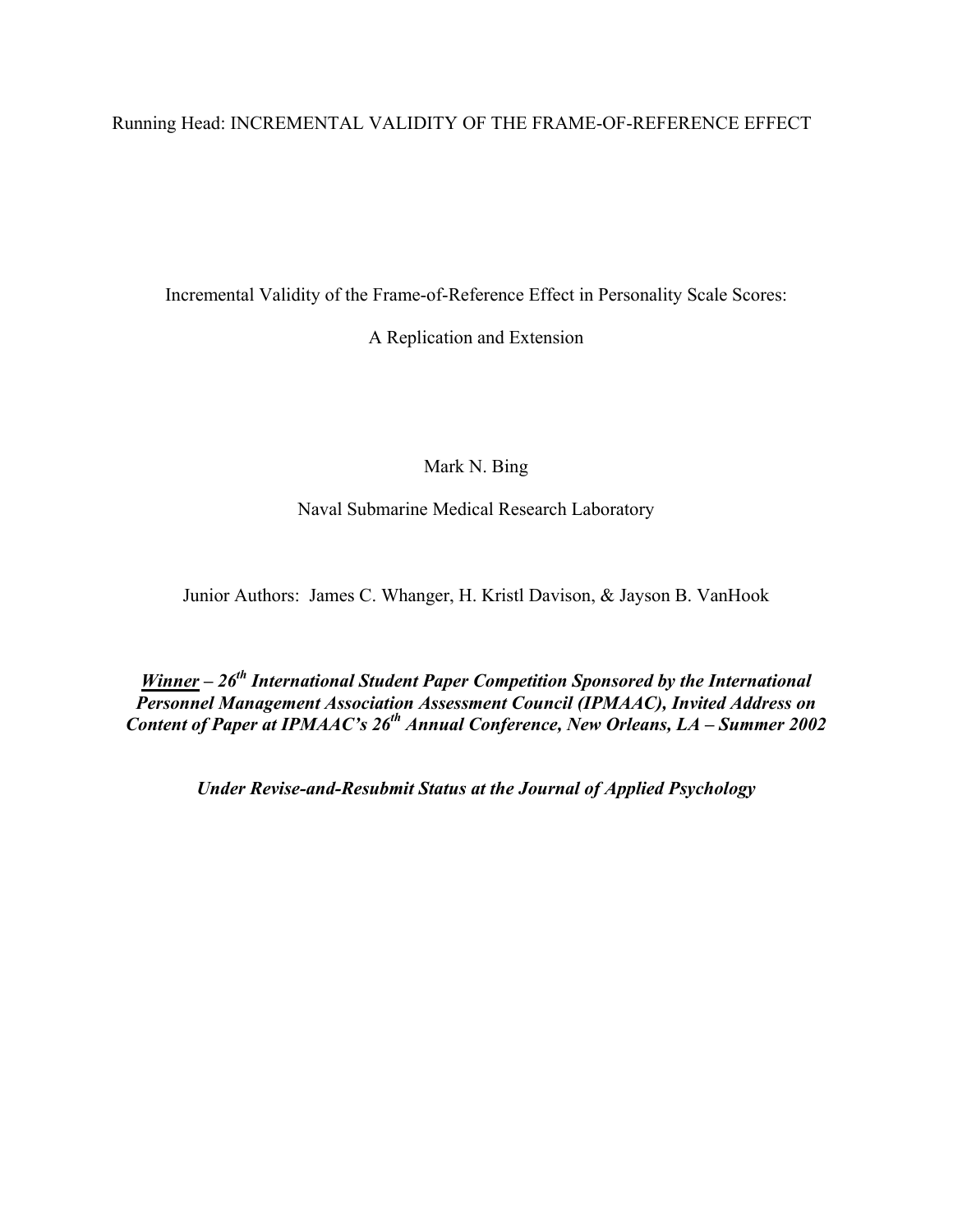#### Abstract

Context-specific personality items provide respondents with a common frame-ofreference unlike more traditional, noncontextual personality items. The common frame-ofreference provided by context-specific items helps to standardize item interpretation, and has been shown to reduce measurement error while increasing validity in comparison to noncontextual items (Schmit, Ryan, Stierwalt, & Powell, 1995). Although the frame-ofreference effect on personality scales scores has been well investigated (e.g., Schmit, et al., 1995), the ability of this innovation to obtain *incremental* validity above and beyond the wellestablished, noncontextual personality scale scores has yet to be determined. As there are substantive reasons that suggest high redundancy (i.e., multicollinearity) should be found between context-specific personality items and their noncontextual counterparts, the demonstration of *incremental* validity for this innovation should be undertaken prior to drawing the conclusion that this innovation is truly value-added for personnel selection. The current study replicates and extends work by Schmit, et al. (1995) to determine the value-added nature of the frame-of-reference effect in personality scale scores. The results indicated that contextspecific personality items do indeed obtain incremental validity above and beyond both noncontextual items and cognitive ability. The implications of these findings for personnel selection are discussed.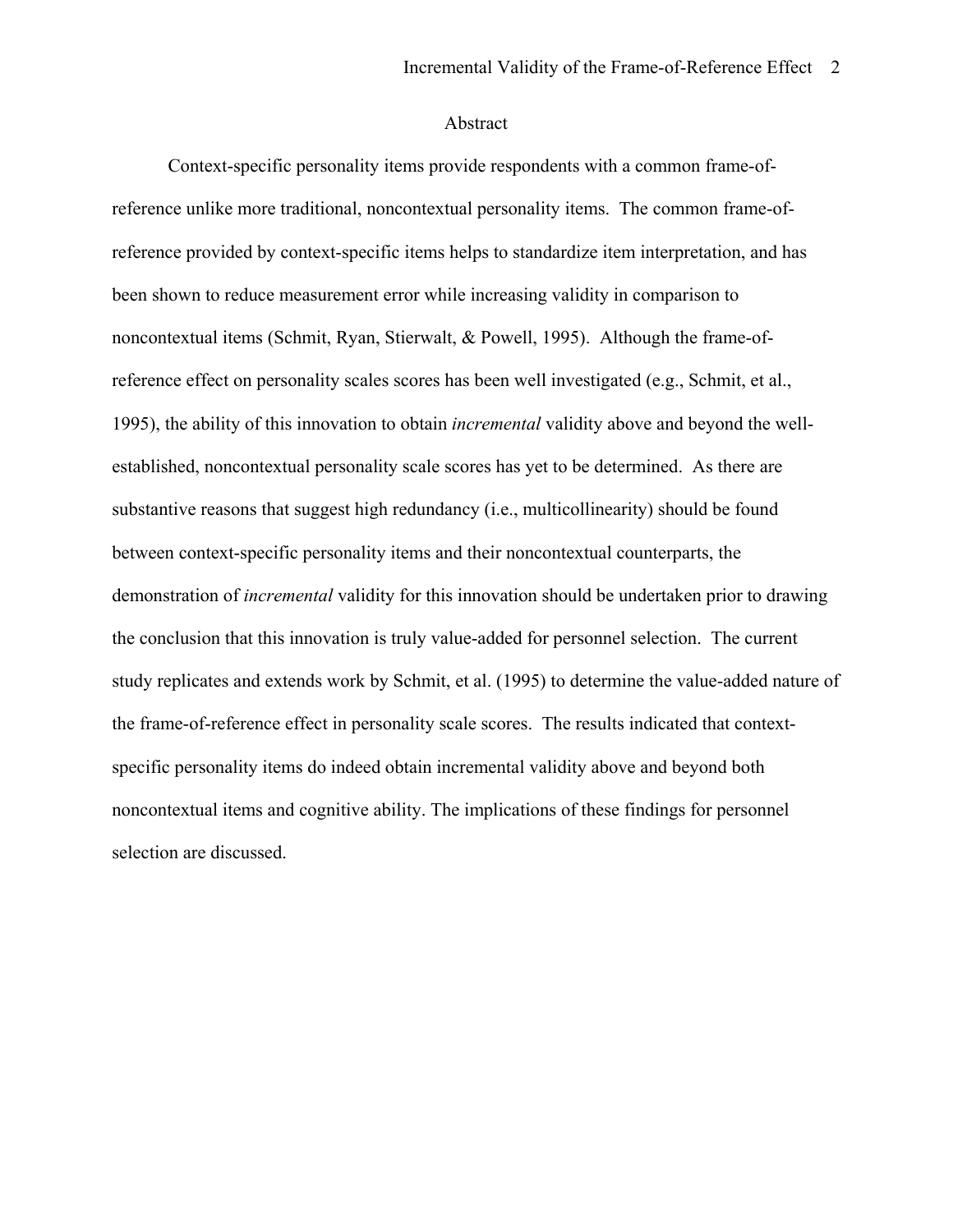Incremental Validity of the Frame-of-Reference Effect in Personality Scale Scores:

#### A Replication and Extension

A substantial amount of evidence suggests that cognitive ability is highly predictive of both job performance and academic success (Camara & Echternacht, 2000; Dollinger & Orf, 1991; Hunter & Hunter, 1984; Pearlman, Schmidt, & Hunter, 1980; Schmidt, Gast-Rosenberg, & Hunter, 1980; Schmidt, Hunter, & Caplan, 1981; Sibert & Ayers, 1989). There is also evidence that the Big Five personality factor of Conscientiousness is often an effective predictor of job performance and academic success (Barrick & Mount, 1991; Hough, Eaton, Dunnette, Kamp, & McCloy, 1990; Schmit, Ryan, Stierwalt, and Powell, 1995; Tett, Jackson, & Rothstein, 1991). Conscientiousness has been characterized as encompassing personal qualities such as competency, dependability, self-discipline, and deliberation (Costa & McCrae, 1989). While Conscientiousness has been generally shown to contribute significantly to the prediction of performance over and above cognitive ability (e.g., Schmidt & Hunter, 1998), the prediction of job performance by this Big Five factor is often modest (see Hurtz & Donovan, 2000).

One reason for this limitation may be due to the measurement of personality traits in a rather general, noncontextual manner. For instance, most personality measures attempt to assess global personality constructs that are cross-situationally consistent rather than situationallyspecific (Schmit et al., 1995). The theory of conditional dispositions (Wright & Mischel, 1987) suggests that the manifestation of personality traits (i.e., dispositions) is conditional upon certain situations, such that individuals may respond in one way in one situation and in a very different manner under a different situation. For example, an individual may behave in an extroverted manner at work, yet fail to display extroverted behaviors in non-work situations. Noncontextualized items that do not take the conditional nature of personality into account may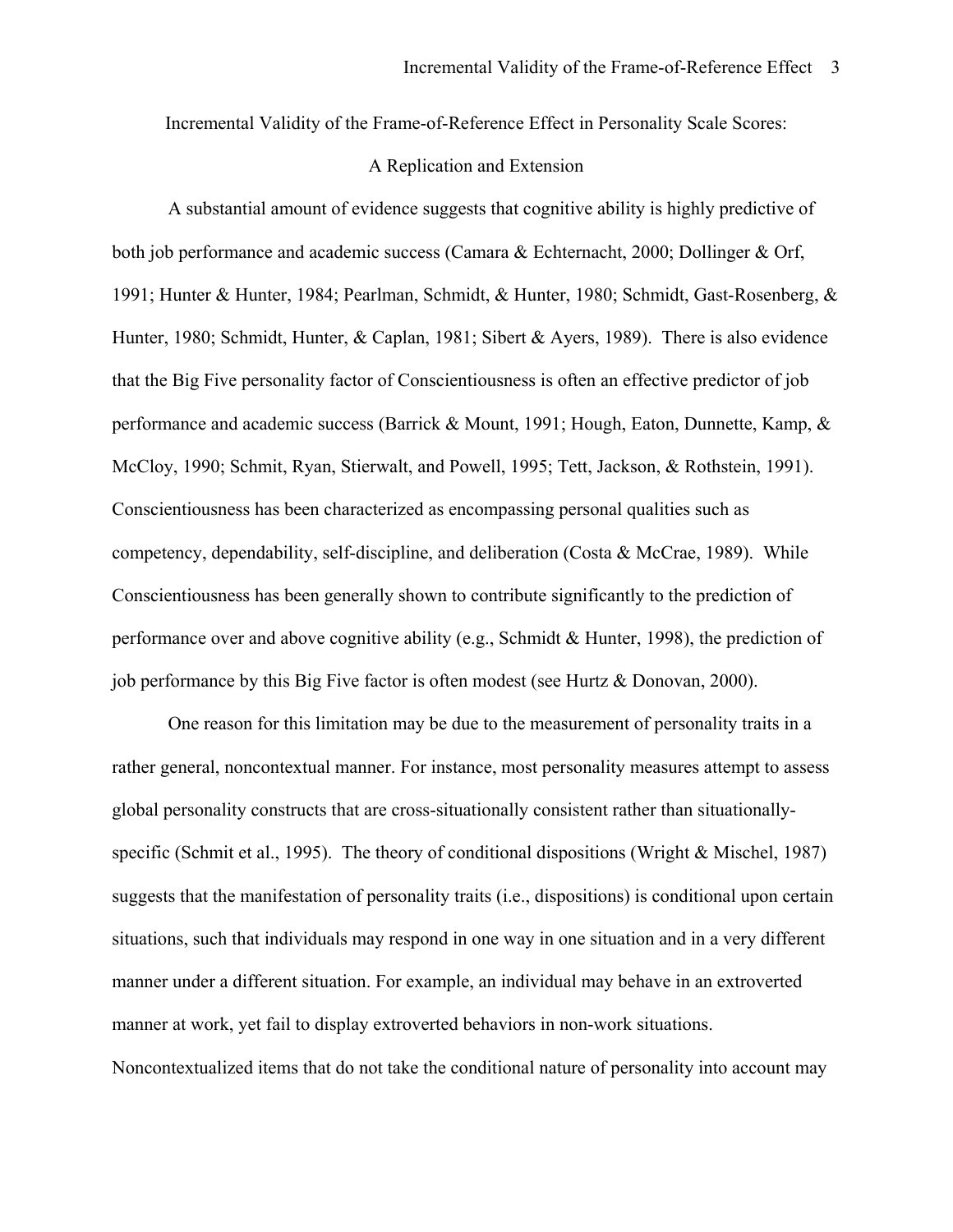create problems for personnel selection insofar as these items ask individuals about their behaviors *in general*, and thus may be suboptimal in predicting behaviors *in specific contexts,*  such as the workplace.

Noncontextual items are open to interpretation by respondents in comparison to contextspecific items. When answering test items, one respondent may consider the way he behaves at work, and another may consider the way he behaves in social situations, and thus these respondents are in essence not responding to the same item *when taking into account their differences in item interpretation*. Such differences in item interpretation across respondents would lead to increases in measurement error and a subsequent reduction in item validity. Thus, one possibility for improving the validity of personality tests may lie in providing individuals with a common frame-of-reference for personality test items.

Schmit, Ryan, Stierwalt, and Powell (1995) examined this possibility by rewriting noncontextual self-report personality items into school-specific contexts. This *frame-of-reference effect* on item validity was investigated in Study 2 of their research by examining the relationship between the NEO-PI-R Conscientiousness scale (Costa & McCrae, 1992; Costa, McCrae, & Dye, 1991) and college Grade Point Average (GPA). In their well-conducted study, Schmit et al. (1995) used a between-groups research design with two factors to create four study conditions. The first factor, instruction type (*general* vs. *applicant*), was manipulated such that participants received either the original scale instructions or instructions to complete the scale as if applying for admission to a desired university. The second factor, item type (*noncontextual* vs. *schoolspecific*), was manipulated by administering either the original, unaltered NEO-PI-R Conscientiousness scale, or the Conscientiousness scale with items rewritten into a school context. For example, for the school-contextualized Conscientiousness scale the item "I strive for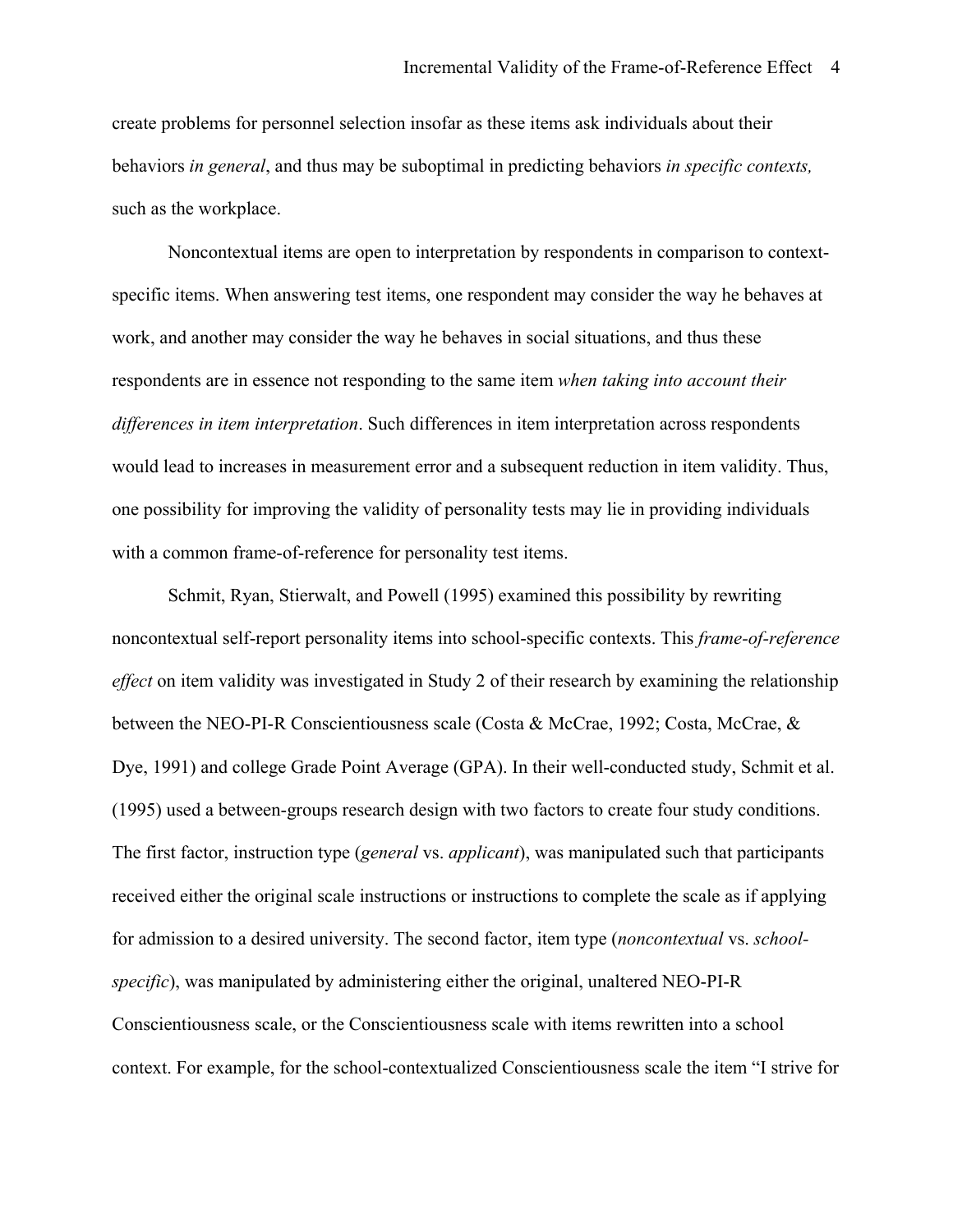excellence in everything I do" was contextualized by changing it to "I strive for excellence in everything I do at school."

From a theoretical perspective, Schmit et al. (1995) pitted a combination of the selfpresentation theory of item responding (e.g., Hogan, 1991; Leary & Kowalski, 1990) and the theory of conditional dispositions (Wright & Mischel, 1987) against socially desirable responding theory (e.g., Hough et al., 1990; Ones, Viswesvaran, & Reiss, 1996). Specifically, self-presentation theory suggests that when individuals respond to personality test items they are guided by abstract self-concepts and that their responses will be consistent with both how they see themselves and how they wish others to see them (see e.g., Taylor, Carithers, & Coyne, 1976). The integration of self-presentation theory with the theory of conditional dispositions suggests that providing a specific context for personality test items will increase respondents' ability to present themselves in a manner that is consistent with their behavior in specific situations. For example, individuals may behave differently in school vs. nonacademic situations, and providing a school context for personality items would permit individuals to respond in a manner that is more accurate in terms of their behaviors at school. Thus, self-presentation theory and the theory of conditional dispositions together argue that providing a common frame-ofreference for personality items would increase item validity by allowing greater accuracy in item responses and thus better measurement of the relevant personality trait.

In contrast, socially desirable responding theory suggests that greater specificity in personality items permits respondents to deduce the more appropriate or "socially desirable" response. Thus, such items might be easier to fake. In addition, providing specificity in instructions might provide respondents with motivation to answer in a socially desirable manner. For example, providing applicant instructions might provide an incentive to fake (e.g., to obtain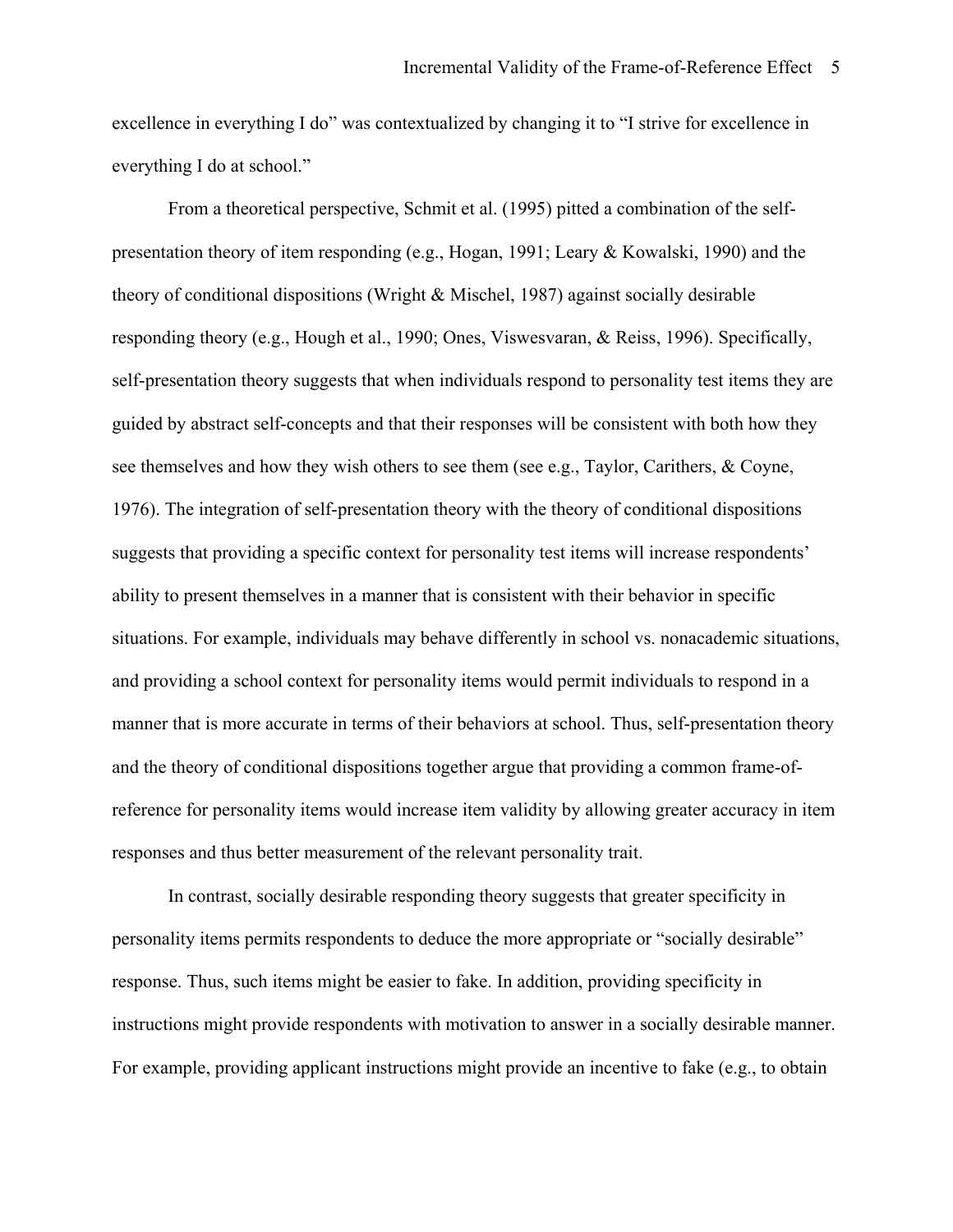school admission), and the increased item specificity might make faking or response distortion easier. Thus, according to socially desirable responding theory, providing a common frame-ofreference would reduce validity by introducing item responding error and perhaps range restriction in scale scores.

Schmit et al.'s (1995) results supported the combined theories of conditional dispositions and self-presentation. They found that context-specific (i.e., school-specific) personality items increased the criterion-related validity of Conscientiousness scale scores in predicting college GPA. Instruction type, however, failed to produce a consistent effect on validity.

One limitation of Schmit et al.'s (1995) study is essentially an unmeasured variables problem—their criterion, college GPA, is highly correlated with cognitive ability, yet cognitive ability was not controlled for in their study. It is possible that the greater validity of contextspecific items may be attributable to individual differences in cognitive ability, rather than to improved measurement of school-related Conscientiousness. Specifically, if by contextualizing items the "correct" or desirable answer becomes obvious to those higher in cognitive ability, but remains unclear to those lower in cognitive ability, then school contextualized items may incidentally measure cognitive ability whereas noncontextualized items would not have this redundancy with cognitive ability. Thus, if the variance in GPA attributed to item contextspecificity overlaps substantially with the variance attributable to cognitive ability, then the increased validity attributed to a common frame-of-reference effect may instead be due to cognitive ability. In other words, the increased validity *would not* be directly attributable to a more precise measure of Conscientiousness, but rather to the intellectual ability to identify the cues indicating the *correct or desirable* answer.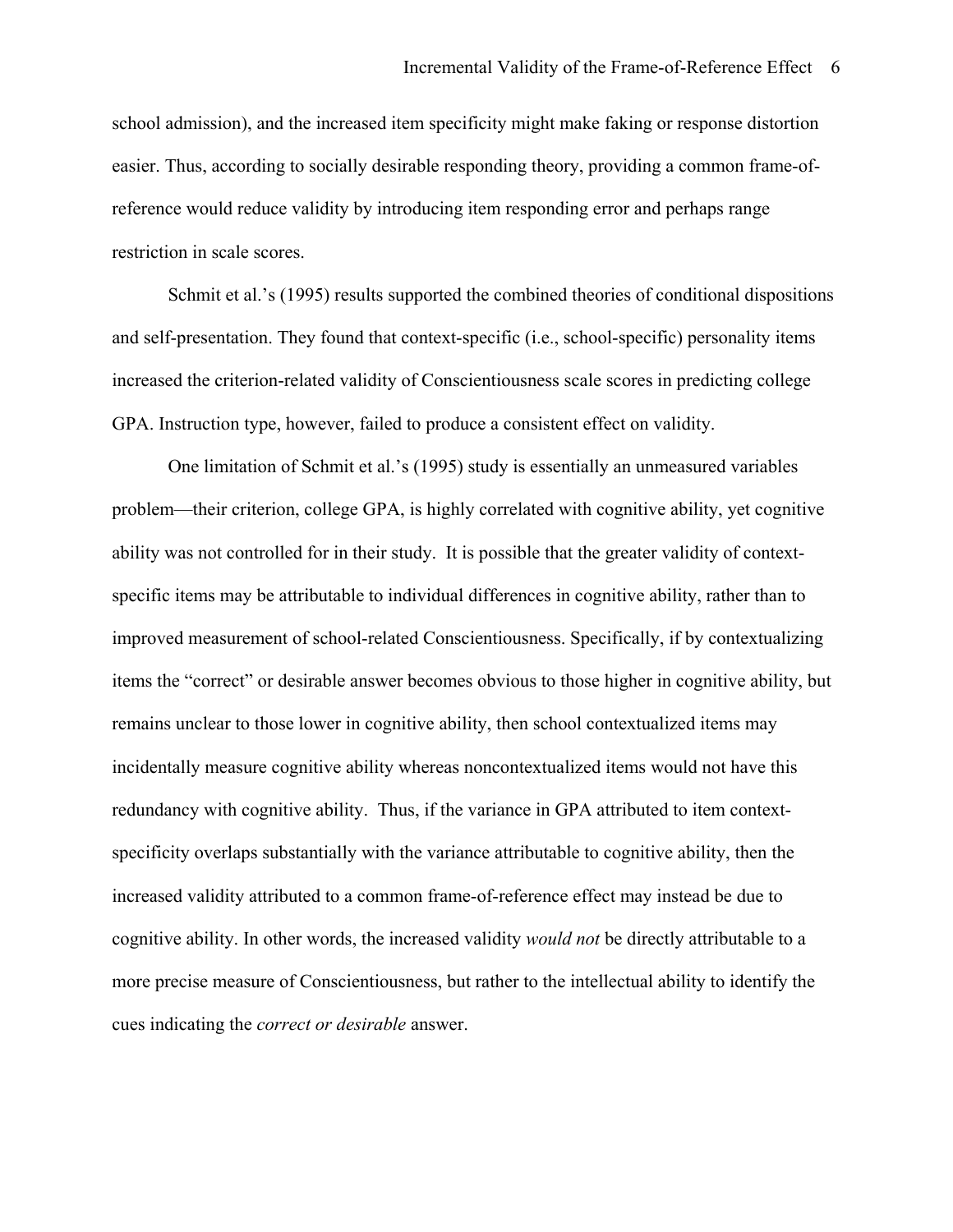Stated alternatively, the ability to *effectively distort* self-report personality (i.e., respond in a socially desirable manner) also may be related to cognitive ability. Specifically, the context may provide cues that enable individuals to infer what the criteria for success are, and that then will allow these individuals to detect the answers most congruent with success. In this case, providing a common frame-of-reference creates a more transparent *ideal* answer for the personality test-taker, but the degree of transparency will be a function of the cognitive ability of the test-taker, such that individuals higher in cognitive ability are more capable of inferring criteria for success and thus are more likely to deduce the correct answer. If this is true, then the increased validity found by Schmit et al. (1995) is more likely a function of socially desirable responding that is based on higher levels of cognitive ability rather than the result of more accurate self-presentation engendered by providing the test-takers with a common frame-ofreference. If context-specific items fail to add incremental validity above and beyond cognitive ability, then it is not possible to rule out cognitive ability as an explanation for the higher validity of context-specific personality items observed by Schmit et al. (1995).

 In addition to the possible unmeasured variables problem, there is another reason for replicating the Schmit et al. (1995) study. The between-groups nature of the research design in Schmit et al.'s second study did not allow them to examine whether or not context-specific personality items could add *incremental validity* to the prediction of performance above and beyond noncontextual personality items. A number of researchers have suggested that a new measure should demonstrate incremental validity above and beyond established measures to be deemed pragmatic and value-added in application (see Cronbach & Gleser, 1957; Day & Silverman, 1989; Sechrest, 1963). Both cognitive ability (Dollinger & Orf, 1991; Hunter & Hunter, 1984; Pearlman, Schmidt, & Hunter, 1980; Schmidt, Gast-Rosenberg, & Hunter, 1980;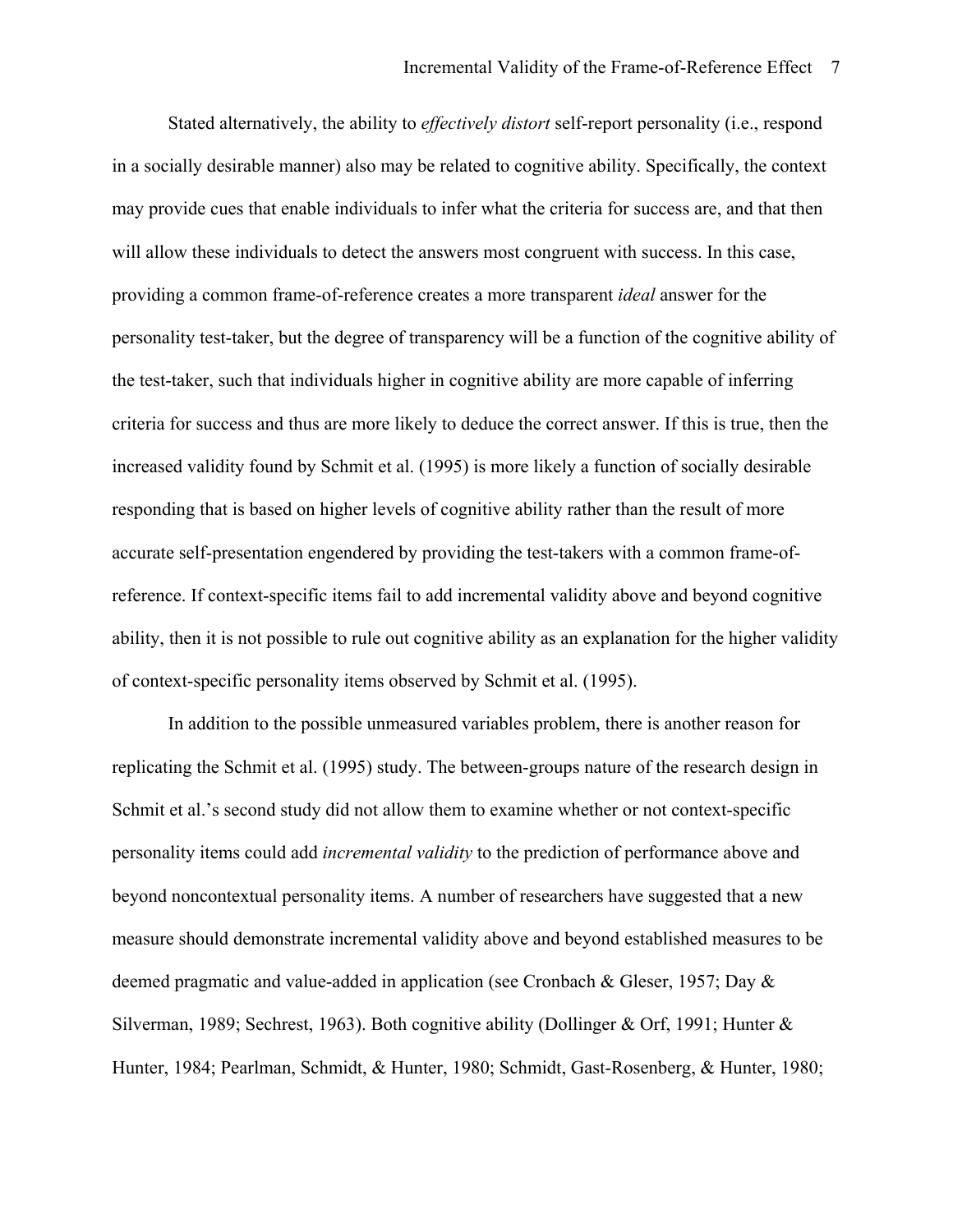Schmidt, Hunter,  $\&$  Caplan, 1981) and the Big Five factor of Conscientiousness (Barrick  $\&$ Mount, 1991; Hough, et al., 1990; Tett, Jackson, & Rothstein, 1991) have been shown to be effective predictors of performance. Thus, the primary research question in the current study is whether *context-specific* personality items add to the prediction of performance above and beyond both cognitive ability and *noncontextual* personality items. Contextualized personality traits should, theoretically, be related to their noncontextualized counterparts. For example, school-specific Conscientiousness may very well extend from a more context-independent form of Conscientiousness, and as such school-specific Conscientiousness should correlate with noncontextual Conscientiousness. Given this plausible redundancy with the noncontextual personality items already in use in selection settings, it is important for context-specific personality items to demonstrate incremental validity above and beyond the well-established, noncontextual items if they are to be deemed useful for personnel selection.

Our hypotheses regarding the effects of context-specific items and instructions are consistent with the work of Schmit et al. (1995), except with regard to a slight difference in the rank-ordering of validities. Schmit et al. (1995) proposed that the rank-order of validities from highest to lowest would be: (1) applicant—school-specific, (2) general—school-specific, (3) general—noncontextual, and (4) applicant—noncontextual. We propose that self-presentation theory when considered in conjunction with the theory of conditional dispositions would reverse the predicted rank-order of the latter two validities, such that applicant instructions would lead to higher validity for noncontextual items in comparison to general instructions. Specifically, the applicant instructions condition creates a more consistent frame-of-reference for respondents than the general instructions condition, regardless of whether items are school-specific or noncontextualized. Applicant instructions should allow respondents to present themselves as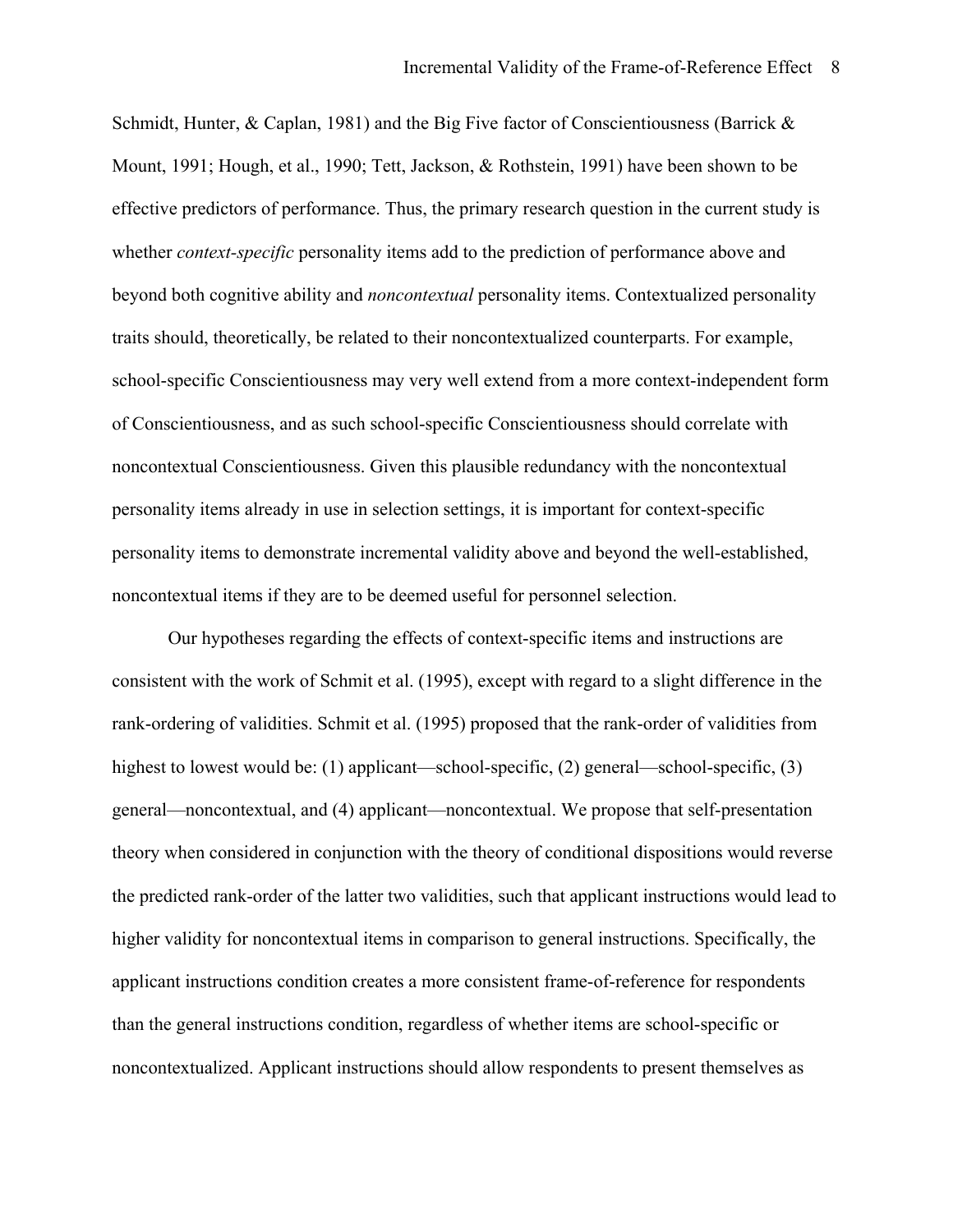they would like to be perceived, more so than general instructions. Therefore, the validity under applicant instructions would be expected to be higher than under the general instructions, for each item type. Further, validities for scales composed of school-specific items, because they provide a common frame-of-reference for respondents and thus reduce differences in item interpretations across respondents, should have higher validities than scales composed of noncontextual items under both instruction types. The current study examined these predicted relationships, with a focus on the incremental validity of context-specific personality items above and beyond cognitive ability and noncontextual personality items.

#### Method

#### *Participants*

The sample consisted of 342 entering freshman students (approximately 62% female) at a small Southeastern university. The students participated on a voluntary basis in exchange for extra credit. Of these participants, 62% were between the ages of 17 and 18, 28% were between 19 and 20, 2% were between 21 and 22, 1% were 23 and older, and 7% did not indicate their age. The sample included 185 participants in the general instructions condition and 157 participants in the applicant instructions condition. Cumulative GPA was subsequently obtained for 164 participants in the general instructions condition and 144 participants in the applicant instructions condition, resulting in 308 cases for criterion-related analyses.

#### *Measures*

*NEO-PI-R Conscientiousness Scale.* During the first week of the fall semester all study participants completed both the original Conscientiousness scale from the NEO-PI-R (Costa  $\&$ McCrae, 1992), and the school-contextualized version used in the Schmit et al. study (1995). Order of scales was counter-balanced within instruction conditions, such that half of the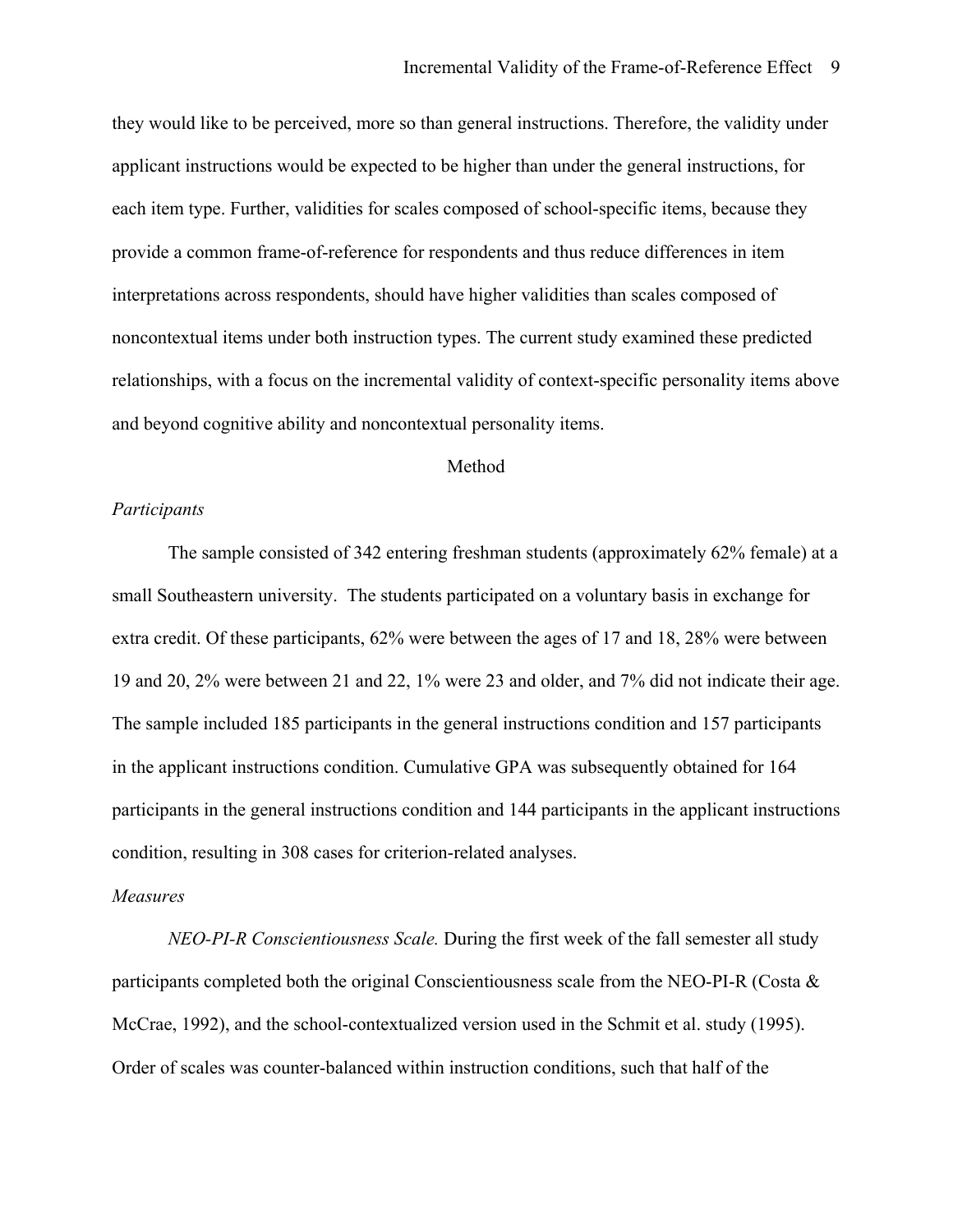participants of each instruction condition received the noncontextual items first followed by school-specific items (*Order 1*), and the other half received the school-specific items first followed by the noncontextual items (*Order 2*)*.*

Participants responded to items on a 5-point Likert scale ranging from 0 (*strongly disagree*) to 4 (*strongly agree*), and scale scores were computed such that higher scores indicated higher levels of Conscientiousness. In the current study, coefficient alpha was .93 for the noncontextual items and .95 for the school-specific items.

 G*eneral vs. applicant instructions*. Participants were randomly assigned to receive either general or applicant instructions for completing the Conscientiousness measures. The general instructions asked participants to answer the questions as directed on the original version of the Conscientiousness scale, whereas the applicant instructions were those used by Schmit et al. (1995) and asked participants to answer as if their scores would be used to determine admission to a desired university.

*Cognitive Ability.* The participants' scores on the ACT were used as a measure of cognitive ability. Numerous studies have demonstrated the validity of using college admission exams such as the ACT and SAT in predicting college performance (e.g., Camara & Echternacht, 2000; Sibert & Ayers, 1989). ACT and SAT scores were obtained from the university registrar, with the participants' permission and informed consent. When only the SAT score was available for a participant that score was converted to an equivalent ACT score via conversion tables provided by Educational Testing Services.

*Criterion.* The criterion measure was cumulative college grade point average (GPA) based on a 4.0 scale, with higher GPAs indicating higher course performance. Participants signed an informed consent form that gave the researchers permission to access their cumulative GPA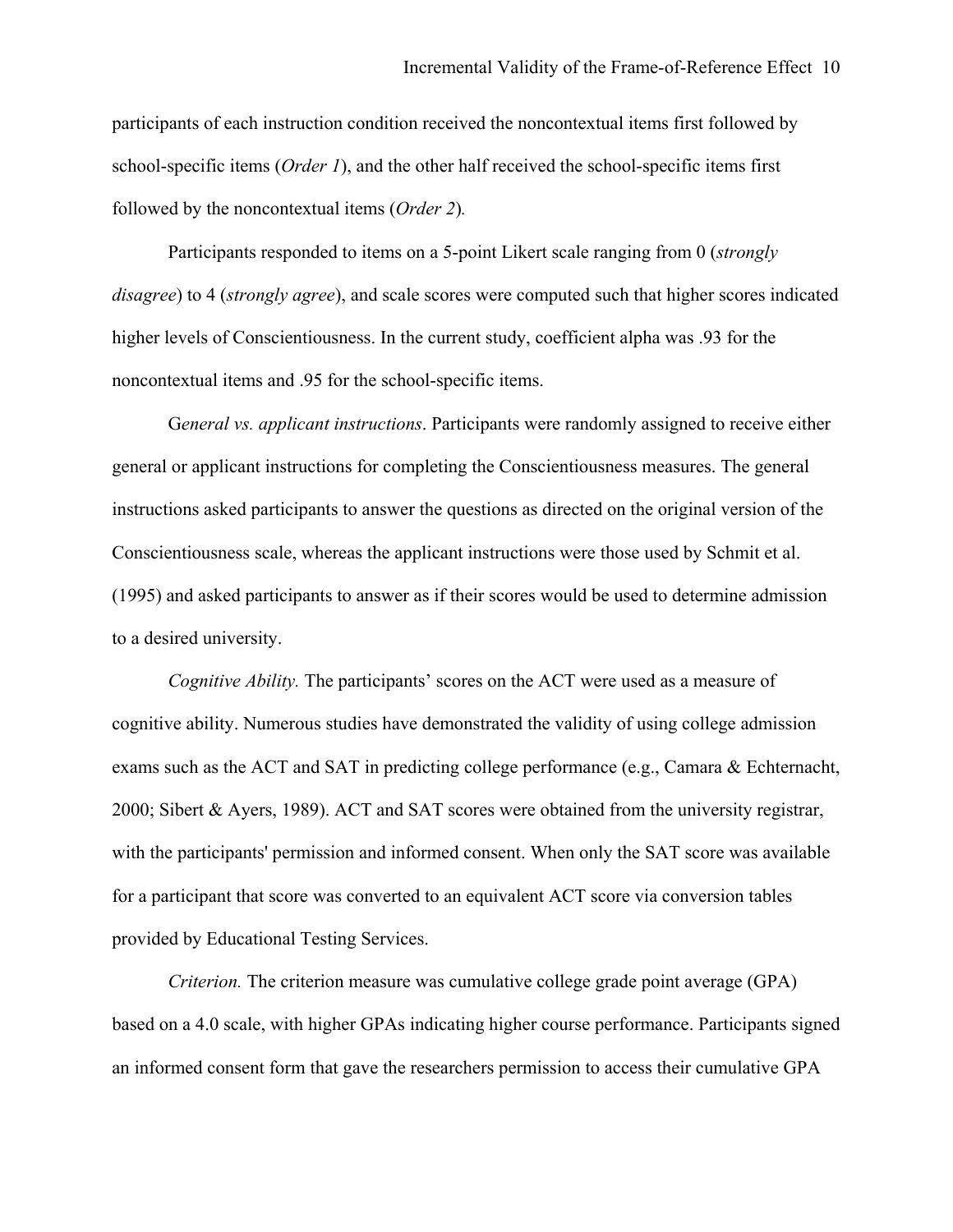from the university registrar. GPA included grades for all courses completed through the end of participants' freshman year.

#### *Procedure*

 Participants were administered both contextual and noncontextual Conscientiousness scales with either the general or applicant instructions at the beginning of the semester in freshman orientation seminars. Thus, this study incorporated both between-subject and withinsubject factors. The between-subject factor was type of instructions (general vs. applicant). The within-subjects factor was the counterbalanced presentation of noncontextual and school-specific Conscientiousness scales.

 As in the Schmit et al. (1995) study, a \$10 prize was offered to the top scorers in the applicant instructions condition in order to motivate participants. With participants' permission, freshman year cumulative GPA and ACT (and SAT) scores were obtained from the university registrar at the end of the spring semester.

#### Results

Table 1 presents the means, standard deviations, and coefficient alpha estimates of reliability for the study variables under both general and applicant instruction conditions. As the table shows, the reliabilities were similar across conditions and within acceptable levels. Means and standard deviations were comparable across conditions, although the mean for the schoolspecific Conscientiousness scale in the applicant instructions condition was significantly higher than the mean for the school-specific Conscientiousness scale in the general instructions condition  $(t(340) = 2.08, p < .05)$ .

Correlations among the study variables for each of the instruction conditions are shown in Table 2. In both instruction conditions, the noncontextual and school-specific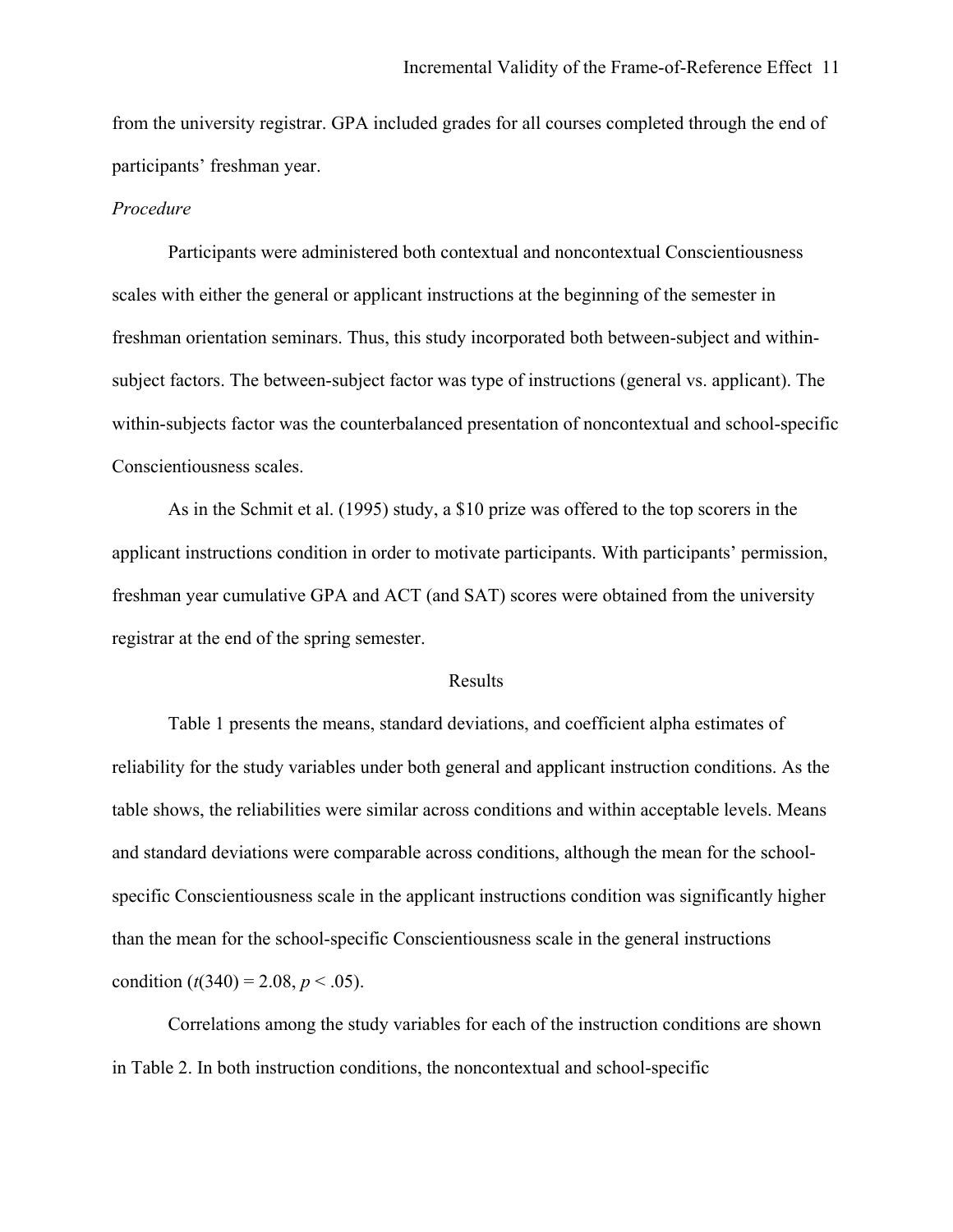Conscientiousness scales are highly correlated. In the general instructions condition the correlation between school-specific and noncontextual Conscientiousness was .90 (*p* < .01), and in the applicant instructions condition the correlation was .89 ( $p < .01$ ). Thus, as expected, there was a high degree of multicollinearity between school-specific and noncontextual Conscientiousness. Although correlations between ACT and both Conscientiousness scales were elevated under the applicant instructions condition in comparison to the general instructions condition, which would be predicted by socially desirable responding theory, these differences were not significant. Additionally, contextualizing the items to school settings clearly did not result in increased correlations between school-specific Conscientiousness and ACT in comparison to the correlations between noncontextual Conscientiousness and ACT under either instruction condition.

The validities for Conscientiousness with college GPA across each of the four conditions differ slightly from those obtained by Schmit et al. (1995). The highest criterion validity coefficient was obtained in (1) the general—school-specific condition ( $r = .51$ ,  $p < .01$ ), followed by (2) the applicant —school-specific condition ( $r = .46$ ,  $p < .01$ ), then (3) the general noncontextual condition ( $r = .42$ ,  $p < .01$ ), and finally (4) the applicant—noncontextual condition  $(r = .39, p < .01)$ . The significant validity coefficient obtained for the noncontextualized Conscientiousness scale in the applicant instructions condition (i.e.,  $r = .39$ ) contrasts with the findings of Schmit et al. (1995), who did not obtain a significant correlation between the noncontextual Conscientiousness scale and GPA in the applicant instructions condition.

In contrast to Schmit et al.'s (1995) results, the current study found that general instructions with school-specific items produced the highest validity, followed by applicant instructions with school-specific items. The pattern was the same for the noncontextual items.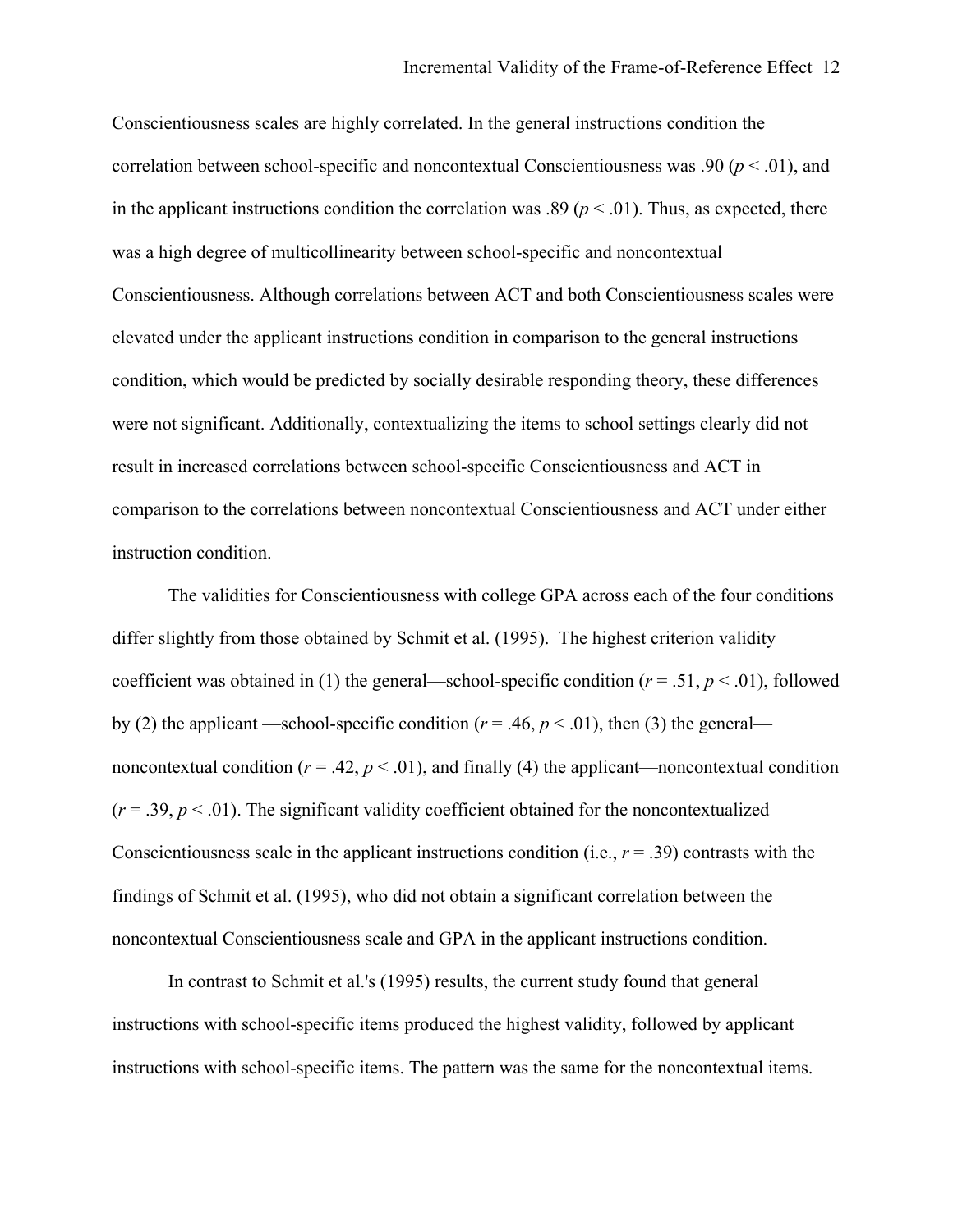Further, a test of significance of the difference between dependent correlations (Cohen & Cohen, 1983, pp. 56-57) revealed that the validity coefficient for the school-specific Conscientiousness scale  $(r = .46)$  was significantly higher than the validity coefficient  $(r = .39)$  for the noncontextual Conscientiousness scale within the applicant instructions condition  $(t(141) = 2.00,$  $p < .05$ ). The same test revealed a significant difference between validities for the schoolspecific Conscientiousness scale  $(r = .51)$  and the noncontextual Conscientiousness scale  $(r = .51)$ .42) within the general instructions condition  $(t(161) = 2.98, p < .01)$ . When considered together, the above results provided strong support for the operation of self-presentation theory (Hogan, 1991) at the item level insofar as item contextualization increased, rather than decreased, validity. The results for instruction level findings did not provide clear support for either selfpresentation theory or socially desirable responding theory.

According to our interpretation of self-presentation theory when considered with the theory of conditional dispositions, the applicant instructions condition was expected to create a more consistent frame-of-reference than the general instructions condition, which would lead to higher validities for applicant instructions in comparison to general instructions. However, general instructions produced higher validities than applicant instructions for both schoolspecific ( $r = .51$  vs.  $r = .46$ ) and noncontextual ( $r = .42$  vs.  $r = .39$ ) Conscientiousness scales, although these differences were not significant ( $z = .57$ ,  $p = .29$ , and  $z = .31$ ,  $p = .38$ , respectively). Thus, neither self-presentation theory nor socially desirable responding theory was supported at the instruction level.

Hierarchical linear regression analyses were used to test the ability of context-specific personality items to demonstrate *incremental validity* above and beyond cognitive ability and traditional, noncontextual personality items. Analyses were conducted separately for the general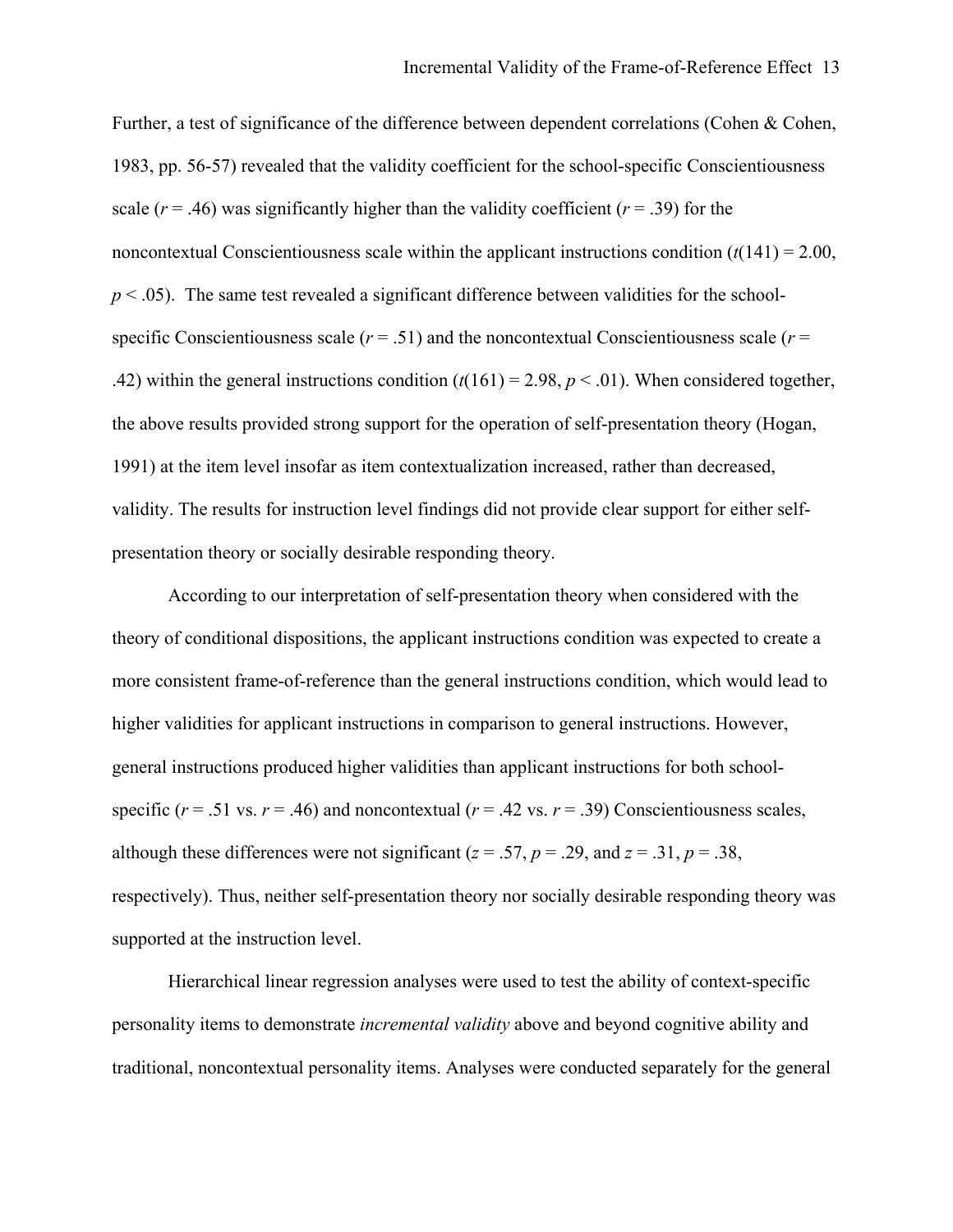and applicant instructional conditions, and then for the full sample with instructional condition as a dummy-coded covariate. Order of entry of predictors into the hierarchical regression analysis was determined a priori, as suggested by Cohen and Cohen (1983). ACT was entered in the first step because cognitive ability is an extremely well-established predictor of both academic and work performance (e.g., Hunter & Hunter, 1984; Schmidt & Hunter, 1998). Order of item-type (i.e., contextual prior to noncontextual and vice-versa, dummy-coded) was entered in the second step, because it could potentially affect responding to Conscientiousness scale items. Noncontextual Conscientiousness was entered in the third step because it is also a wellestablished predictor of both academic and work performance (e.g., Barrick & Mount, 1991; Tett, Jackson, & Rothstein, 1991; Wolfe & Johnson, 1995). Finally, school-specific Conscientiousness was entered in the fourth step, to examine the incremental validity of item contextualization in the prediction of GPA. When the full sample was used, instruction type was entered second, prior to order of item-type.

The results of the incremental validity analysis are shown in Tables 3 and 4. As expected, ACT scores were a significant, major predictor of cumulative GPA in both the general ( $\Delta R^2$  = .26,  $p < .01$ ) and applicant instructions conditions ( $\Delta R^2 = .32$ ,  $p < .01$ ), as well as in the full sample ( $\Delta R^2$  = .29, *p* < .01). Instruction condition did not contribute significantly to prediction in the full sample ( $\Delta R^2$  = .00, *p* = .64). Order of item type also failed to contribute significantly to the prediction of GPA in either condition (general,  $\Delta R^2 = .01$ , *p* = .25; applicant,  $\Delta R^2 = .00$ , *p* = .47) or the full sample ( $\Delta R^2$  = .00, *p* = .17). However, noncontextual Conscientiousness added substantially to the prediction of GPA beyond ACT in all analyses (general,  $\Delta R^2 = .12$ , *p* < .01; applicant,  $\Delta R^2$  = .06, *p* < .01; full sample,  $\Delta R^2$  = .09, *p* < .01). Finally, regarding the primary question of interest, school-specific Conscientiousness added a significant amount of incremental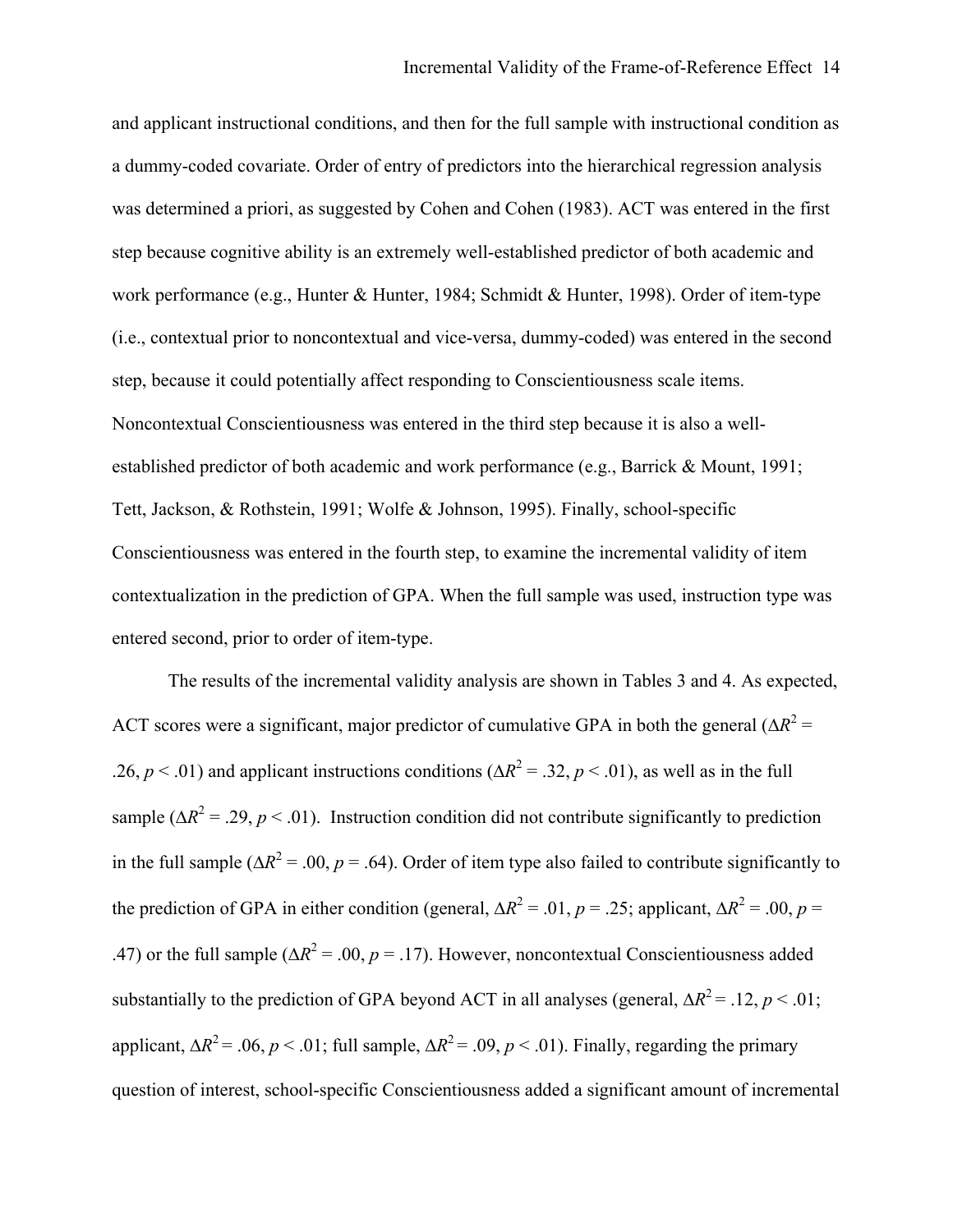validity beyond that due to cognitive ability and noncontextual Conscientiousness in both general  $(\Delta R^2 = .07, p < .01)$  and applicant  $(\Delta R^2 = .05, p < .01)$  instructional conditions and in the full sample ( $\Delta R^2$  = .06, *p* < .01). Clearly, these results support the view that increases in item-context specificity represent a potentially value-added innovation of the frame-of-reference effect for personnel selection purposes.

It is relevant to note that the relationship between noncontextual Conscientiousness and GPA changes from positive to negative when school-specific Conscientiousness is added to the regression equation. Prior to entry of school-specific Conscientiousness, noncontextual Conscientiousness is positively related to GPA in both instructional conditions (general,  $\beta = 0.35$ ,  $p < .01$ ; applicant,  $\beta = .26$ ,  $p < .01$ ) and in the full sample ( $\beta = .31$ ,  $p < .01$ ), such that higher Conscientiousness is related to higher GPA. However, when school-specific Conscientiousness enters the regression equation, the standardized regression weight for noncontextual Conscientiousness becomes negative and drops to nonsignificance for the general and applicant instruction conditions ( $\beta = -.25$ ,  $p = .09$ , and  $\beta = -.23$ ,  $p = .14$ , respectively), although it remains significant in the full sample ( $\beta$  = -.22,  $p < .05$ ). This is likely due to the high level of multicollinearity between the two Conscientiousness scales, and reflects the dominance of school-specific Conscientiousness in the prediction of GPA. Additionally, once school-specific Conscientiousness has been partialled from noncontextual Conscientiousness, increases in noncontextual Conscientiousness reflect increases in conscientious behaviors (e.g., orderliness, achievement-striving) devoted to nonacademic pursuits, and could thus detract from academic performance and result in the observed negative relationship with GPA.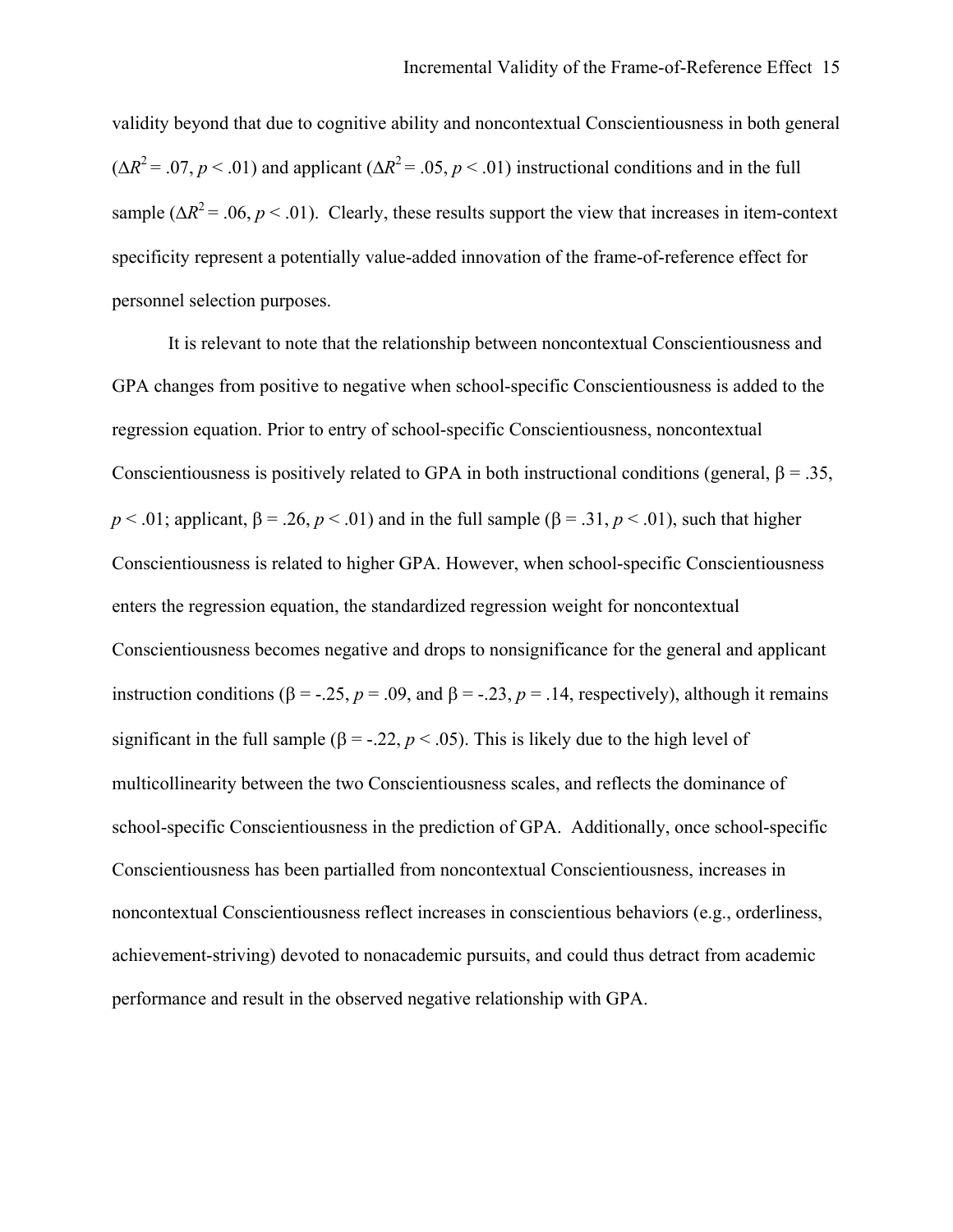#### Discussion

These results support the findings of Schmit et al. (1995) that indicate increases in personality item-context specificity improve the criterion-related validity of personality scale scores. The contribution of the current study lies in the demonstration of the incremental validity of contextualized personality scale scores beyond both cognitive ability and traditional, noncontextual personality scale scores. This incremental prediction was obtained in spite of entering the context-specific Conscientiousness scale into the regression equation in the final step, thus eliminating the possibility that the increased validity observed for context-specific scale scores could be explained by relations between context-specific Conscientiousness and either cognitive ability or noncontextual Conscientiousness.

Although the rank order of validity coefficients was similar to that obtained by Schmit et al. (1995), there are a few noteworthy differences in our results. First, the validity for the general instructions—school-specific condition was higher than that of the applicant instructions school-specific condition, whereas Schmit et al. obtained the reverse order. However, this difference was nonsignificant in the current study as well as in the Schmit et al. study. The difference between general and applicant instructions for the noncontextual items also was nonsignificant, as Schmit et al. found. Nonetheless, we obtained significant correlations between Conscientiousness and GPA in the applicant instructions—noncontextual condition, in contrast to the nonsignificant finding obtained by Schmit et al. (1995). This is not surprising, given that Conscientiousness is one of the strongest predictors of performance (Barrick & Mount, 1991).

Additionally, we found significant differences between school-specific and noncontextual validities in both the general instructions condition, as well as in the applicant instructions condition, whereas Schmit et al. found a significant difference only under applicant instructions.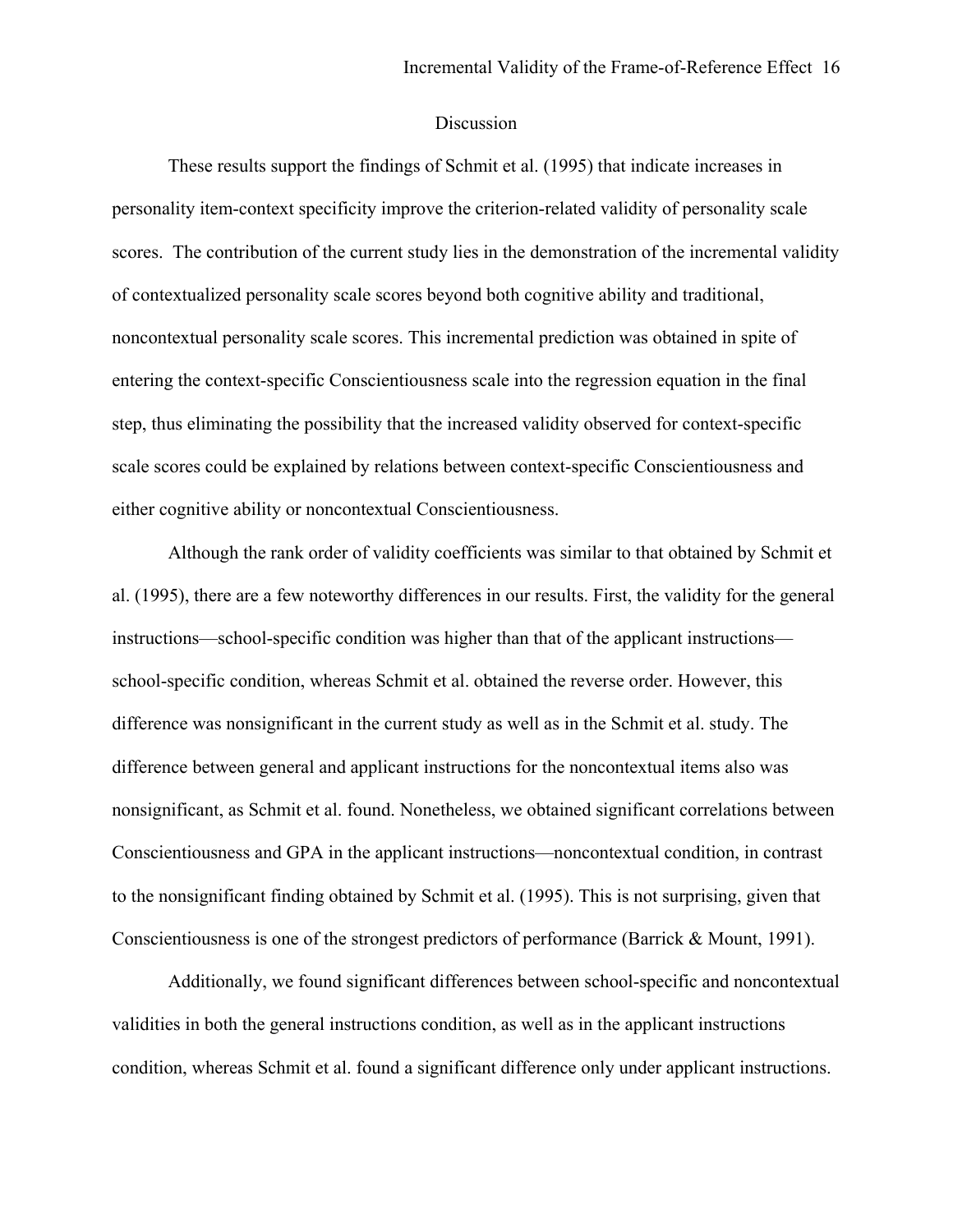Our results thus provide strong support for the proposition that providing contextualized items increases validity, as predicted by the self-presentation theory of item responding. This has important implications for personnel selection, as it suggests that when screening job candidates for a position, contextualized items (e.g., work-specific items) are potentially more useful in the prediction of job performance than noncontextual items. Therefore, contextualized personality scale scores should significantly improve personnel selection decisions.

The failure of applicant instructions to produce higher validities than general instructions was in contrast to our interpretation of self-presentation theory when considered with the theory of conditional dispositions. It was expected that providing a specific context in the instructions would also provide a common frame-of-reference across respondents and thus increase validity. However, general instructions showed higher validity than applicant instructions, although these differences were not significant.

A noteworthy finding was the reversal in sign of the standardized regression weight for noncontextual Conscientiousness in the hierarchical regression analyses. Prior to the entry of school-specific Conscientiousness, noncontextual Conscientiousness was positively related to GPA, i.e., increases in noncontextual Conscientiousness predicted increases in GPA. However, in the presence of school-specific Conscientiousness, noncontextual Conscientiousness had a negative relationship with GPA. Given that an individual has a finite amount of time and energy to devote to various activities, an individual who is conscientious at school will presumably choose to devote a substantial amount of time to school-relevant activities. However, as the individual becomes more conscientious in general (i.e., higher in noncontextual Conscientiousness), he or she may devote greater amounts of time to non-school activities and less time to school-related activities, leading to decreases in GPA. In contrast, an individual who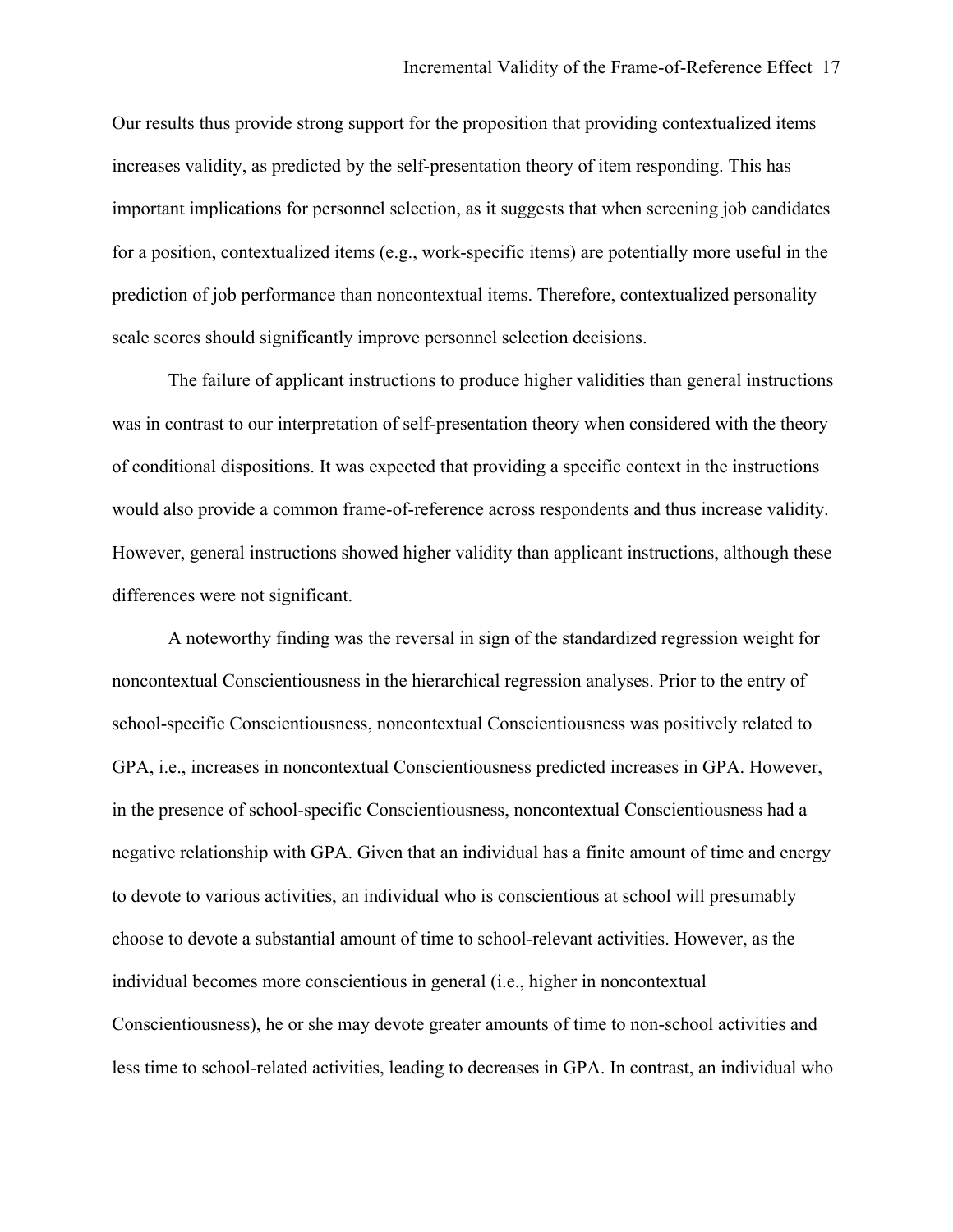is conscientious at school but not as conscientious in general (i.e., lower in noncontextual Conscientiousness) may devote less time to outside activities and thus have greater time to invest in school-related activities that result in achieving a higher GPA. Therefore, when schoolspecific Conscientiousness is controlled for, higher noncontextual Conscientiousness may lead to lower GPA via drawing the devotion and achievement-striving of the individual into non-school activities that take time away from school-relevant, GPA-enhancing activities.

#### *Implications*

The results obtained here, combined with those of Schmit et al. (1995), have several implications. First, both studies suggest that adding a common frame-of-reference to personality items enables individuals to make more specific responses, thus allowing them to present themselves more accurately. This increased accuracy in self-presentation should lead to increased validity via reduced measurement error and increased reliability for scale scores composed of contextualized items. Indeed, although differences in alpha coefficients between contextualized and noncontextualized Conscientiousness scales appeared minor, alphas for contextualized Conscientiousness were significantly higher (see Feldt, 1980, for the significance test between dependent alpha coefficients) than alphas for noncontextualized Conscientiousness under both instructional conditions (general instructions,  $t(159) = 6.86$ ,  $p < .01$ ; applicant instructions,  $t(140) = 2.00, p < .05$ .

Thus, this research has significant implications for the creation of new personality measures. Some authors of personality tests have acted under the assumption that face valid items are easy to fake, and thus have attempted to develop items that are subtly related to the trait of interest. This practice, which follows from an adherence to socially desirable responding theory, has been rejected by the current research as well as by Schmit et al's (1995) study.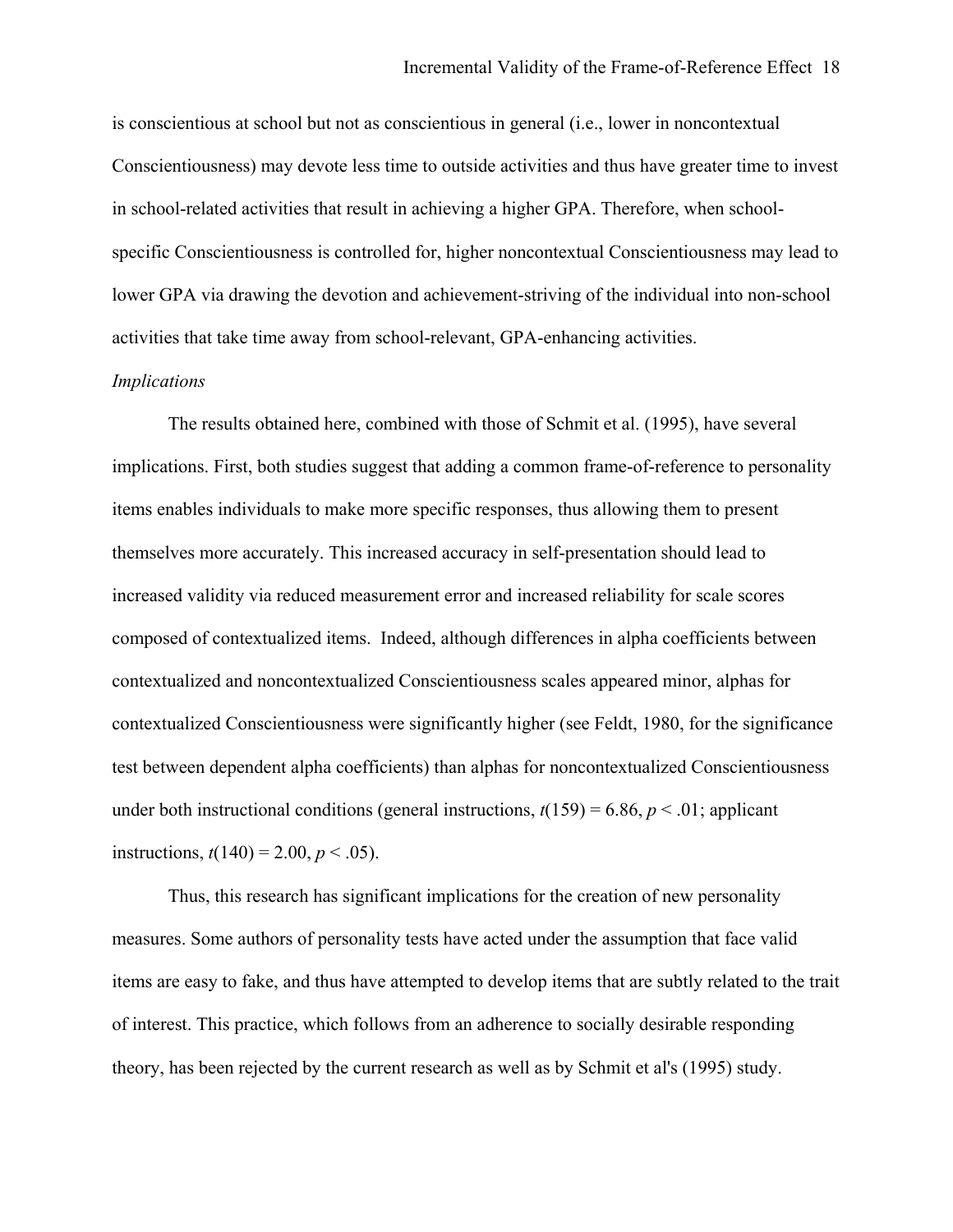Clearly, writing personality items into specific contexts assists in obtaining accurate, relevant information about respondents, and improves personality test validity. This increase in personality test validity that results from increased item context-specificity should lead to more accurate selection decisions in organizational settings. Future research should be conducted in the field to examine this possibility.

From a theoretical standpoint, the current research raises questions about how to combine or integrate these new, context-specific personality items with traditional noncontextual personality items. This task may require the development of a situational taxonomy that can be integrated with more traditional, general taxonomies of personality to improve both the construct and predictive validity of personality theory and measurement.

Overall, these results demonstrate the importance of providing a common-frame-ofreference in personality items. The construction of context-specific personality items provides an opportunity to improve the prediction of performance and to add precision and depth to our understanding of personality.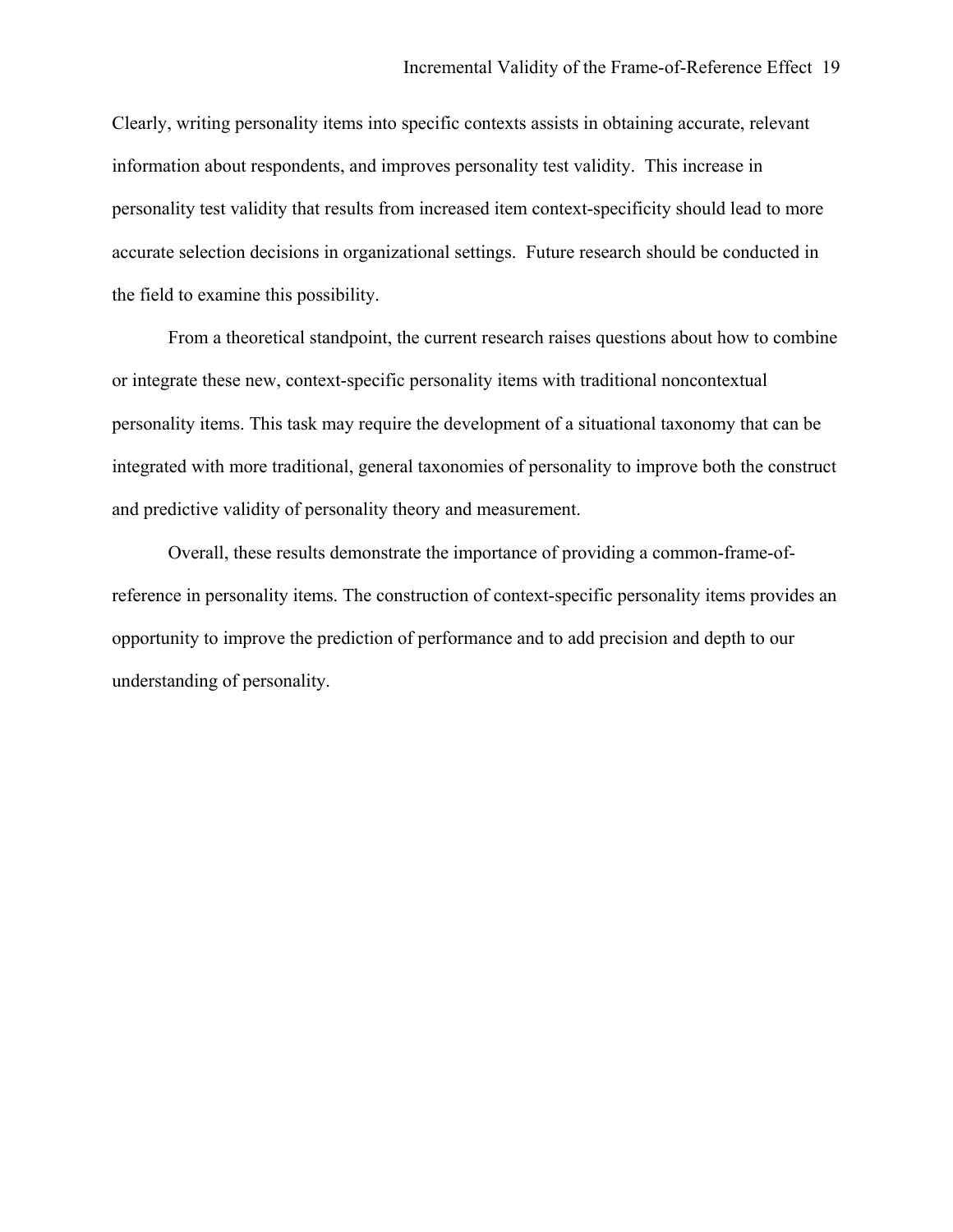#### References

Barrick, M. R., & Mount, M. K. (1991). The Big Five personality dimensions and job

performance: A meta-analysis. *Personnel Psychology, 44*, 1-26.

Camara, W. J., & Echternacht, G. (2000). *The SAT I and High School Grades: Utility in* 

*Predicting Success in College.* New York: College Entrance Examination Board.

 Cohen, J., & Cohen, P. (1983). *Applied multiple regression/correlation analysis for the behavioral sciences* (2nd ed.). Hillsdale, NJ: Lawrence Erlbaum Associates.

Costa, P. T., Jr., & McCrae, R. R. (1992). *NEO-PI-R professional manual*. Odessa, FL: Psychological Assessment Resources.

Costa, P. T., Jr., McCrae, R. R., & Dye, D. A. (1991). Facet scales for Agreeableness and Conscientiousness: A revision of the NEO Personality Inventory. *Personality and Individual Differences, 12*, 887-898.

Cronbach, L. J., & Gleser, G. C. (1957). *Psychological Tests and Personnel Decisions.* Urbana, IL: University of Illinois Press.

Day, D. V. & Silverman, S. B. (1989). Personality and job performance: Evidence of incremental validity. *Personnel Psychology, 42*, 25-36.

Dollinger, S. J. & Orf, L. A. (1991). Personality and performance in "personality":

Conscientiousness and Openness. *Journal of Research in Personality, 25,* 276-284.

Feldt, L. S. (1980). A test of the hypothesis that Cronbach's alpha reliability coefficient is the same for two tests administered to the same sample. *Psychometrika, 45,* 99-105.

Hogan, R. T. (1991). Personality and personality measurement. In M. D. Dunnette & L. M. Hough (Eds.), *Handbook of industrial and organizational psychology* (2<sup>nd</sup> ed., Vol. 2, 873-919). Palo Alto, CA: Consulting Psychologists Press.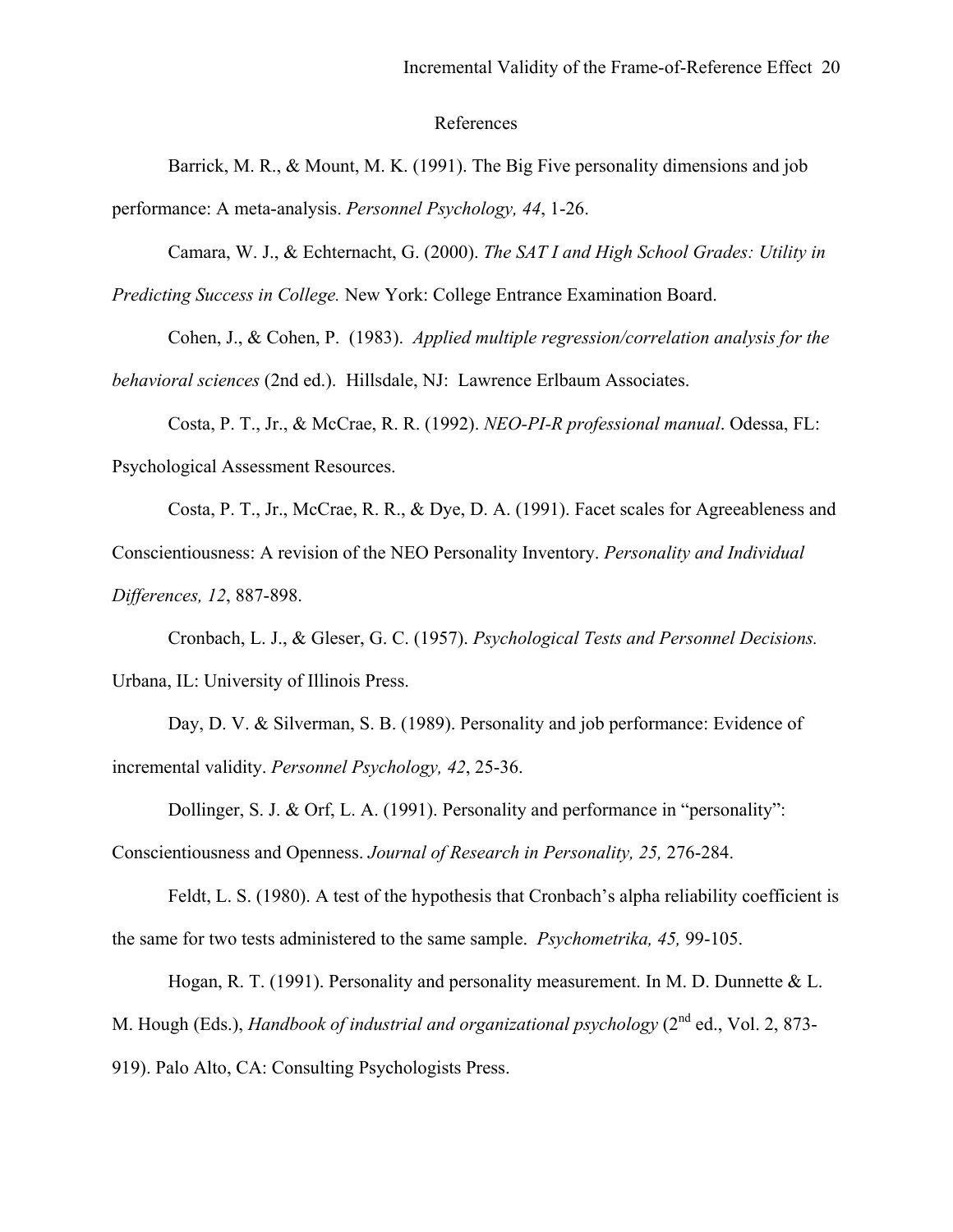Hough, L. M., Eaton, N. K., Dunnette, M. D., Kamp, J. D., & McCloy, R. A. (1990).

Criterion-related validities of personality constructs and the effect of response distortion on those validities. *Journal of Applied Psychology, 75,* 95-108.

Hunter, J. E. & Hunter, R. F. (1984). Validity and utility of alternative predictors of job performance. *Psychological Bulletin, 96,* 72-98.

 Hurtz, G. M., & Donovan, J. J. (2000). Personality and job performance: The big five revisited. *Journal of Applied Psychology, 85,* 869-879.

 Leary, M. R., & Kowalski, R. M. (1990). Impression management: A literature review and two-component model. *Psychological Bulletin, 107,* 34-47.

Ones, D. S., Viswesvaran, C., & Reiss, A. D. (1996). The role of social desirability in personality testing for personnel selection: The red herring. *Journal of Applied Psychology, 81,* 660-679.

Pearlman, K., Schmidt, F. L., & Hunter, J. E. (1980). Validity generalization results for tests used to predict job proficiency and training success in clerical employees. *Journal of Applied Psychology, 65,* 373-406.

Schmidt, F. L., Gast-Rosenburg, I., & Hunter, J. E. (1980). Validity generalization results for computer programmers. *Journal of Applied Psychology, 65,* 643-661.

Schmidt, F. L., & Hunter, J. E. (1998). The validity and utility of selection methods in personnel psychology: Practical and theoretical implications of 85 years of research findings. *Psychological Bulletin, 124*, 262-274.

Schmidt, F. L., Hunter, J. E., & Caplan, J. (1981). Validity generalization results for two job groups in the petroleum industry. *Journal of Applied Psychology, 66*, 261-273.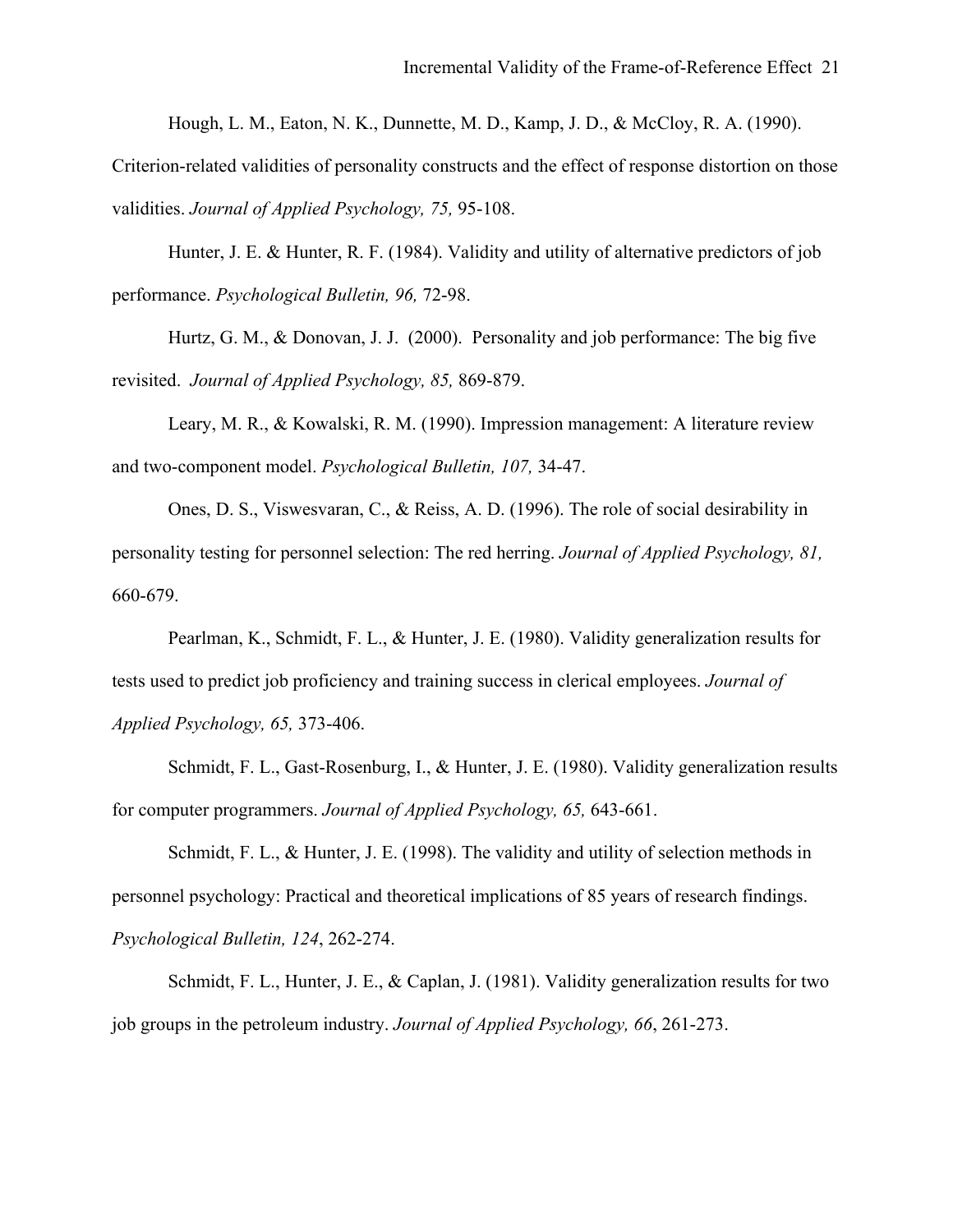Schmit, M. J., Ryan, A. M., Stierwalt, S. L., & Powell, S. L. (1995). Frame-of-reference effects on personality scores and criterion-related validity. *Journal of Applied Psychology, 80,* 607-620.

Sechrest, L. (1963). Incremental validity: A recommendation. *Educational and* 

*Psychological Measurement, 23,* 153-158.

Sibert, P. C., & Ayers, J. B. (1989). Relationships between scores from the ACT, PPST,

NTE, ACT COMP, and GPA. *Educational and Psychological Measurement, 49*, 945-949.

Taylor, J. B., Carithers, M., & Coyne, L. (1976). MMPI performance, response set, and the self-concept hypothesis. *Journal of Consulting & Clinical Psychology, 44,* 351-362.

Tett, R. P., Jackson, D. N., & Rothstein, M. (1991) Personality measures as predictors of job performance: A meta-analytic review. *Personnel Psychology, 44*, 703-742.

Wolfe, R. N., & Johnson, S. D. (1995). Personality as a predictor of college performance. *Educational & Psychological Measurement, 55*, 177-185.

Wright, J. C., & Mischel, W. (1987). A conditional approach to dispositional constructs: The local predictability of social behavior. *Journal of Personality and Social Psychology, 53*, 1159-1177.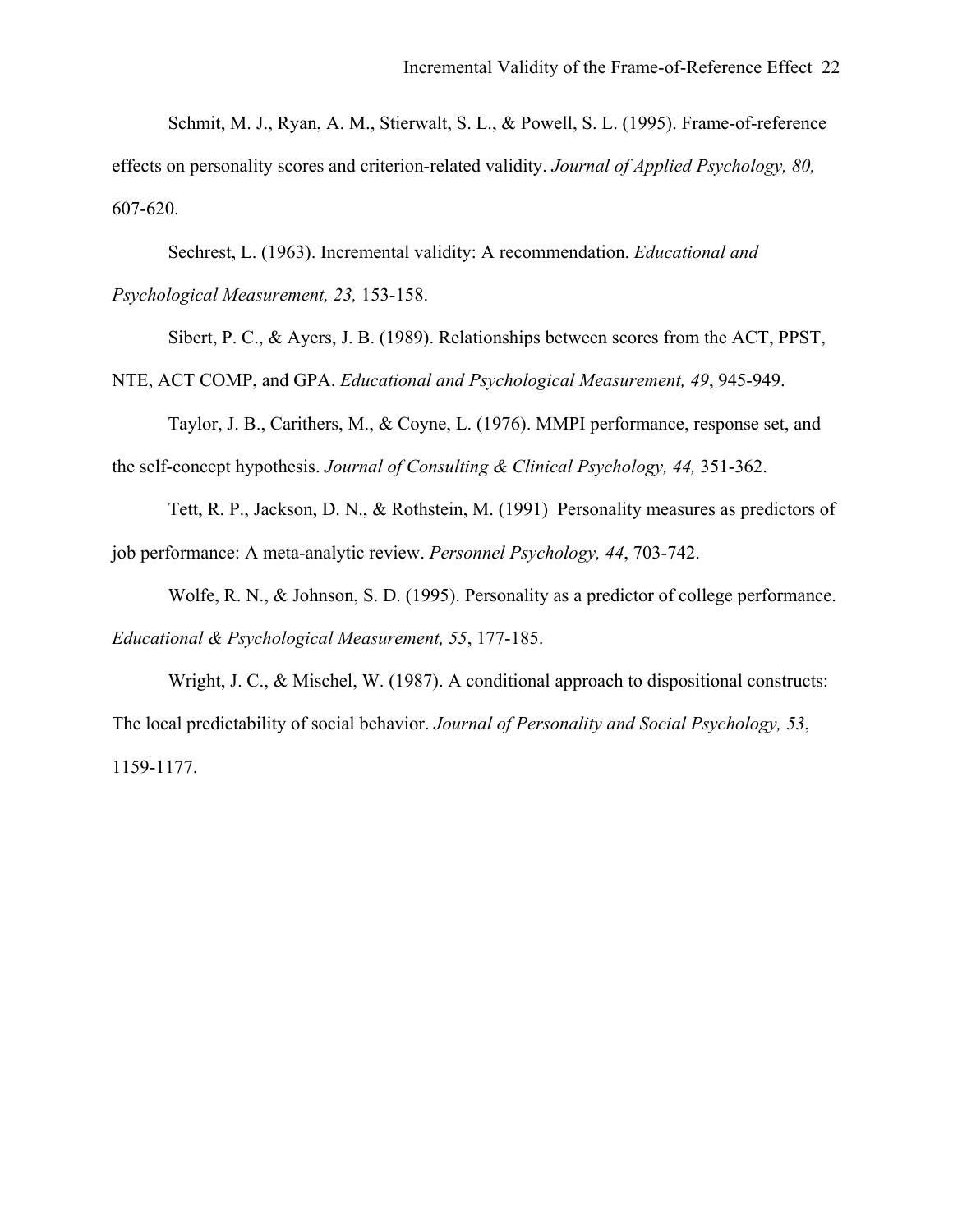### *Means, Standard Deviations, and Alpha Coefficients for Study Variables by Instructional*

#### *Condition*

|                                     | General Instructions <sup>a</sup> |      |          | Applicant Instructions <sup>b</sup> |           |          |
|-------------------------------------|-----------------------------------|------|----------|-------------------------------------|-----------|----------|
| Scale                               | $\boldsymbol{M}$                  | SD   | $\alpha$ | M                                   | <i>SD</i> | $\alpha$ |
| Conscientiousness (noncontextual)   | 2.39                              | .45  | .92      | 2.48                                | .49       | .93      |
| Conscientiousness (school-specific) | 2.40                              | .53  | .95      | 2.52                                | .53       | .94      |
| <b>ACT</b>                          | 22.55                             | 4.08 |          | 22.73                               | 4.45      |          |
| <b>GPA</b>                          | 3.14                              | .68  |          | 3.17                                | .79       |          |

 $\frac{a}{b}$  *n* ranges from 161 to 185, due to missing data.<br> $\frac{b}{n}$  ranges from 142 to 157, due to missing data.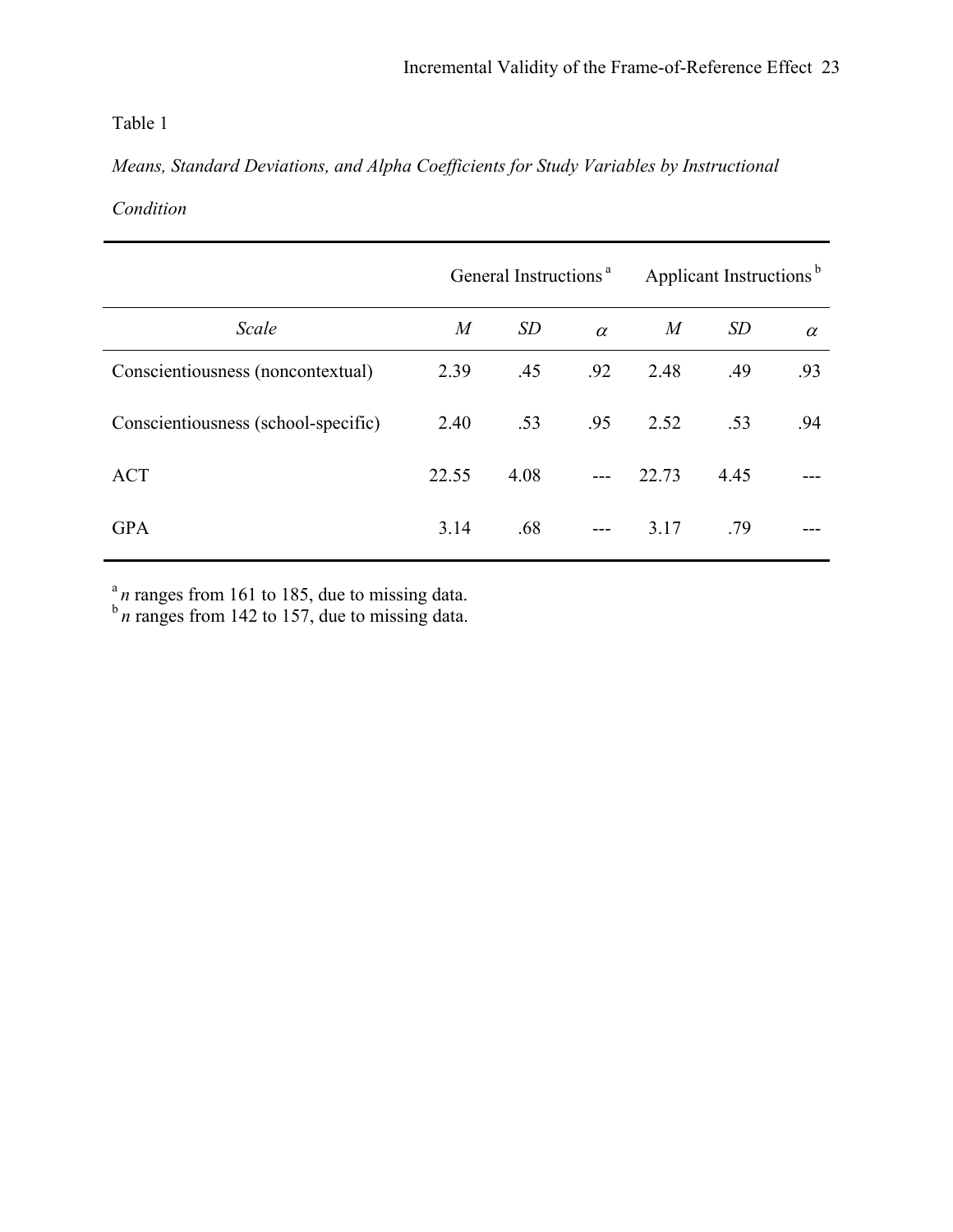|                                        |                          | $1 \quad 2 \quad 3$ |                                 |  |
|----------------------------------------|--------------------------|---------------------|---------------------------------|--|
| 1. Conscientiousness (noncontextual)   | $\sim$ $\sim$            |                     | $.90^{**}$ $.14^{*}$ $.42^{**}$ |  |
| 2. Conscientiousness (school-specific) | $.89**$ --- $.16*$ .51** |                     |                                 |  |
| 3. ACT                                 |                          |                     | $.25***$ $.23***$ --- $.51***$  |  |
| 4. GPA                                 |                          |                     | $.39**$ $.46**$ $.57**$ ---     |  |

*Note*. Correlations for the general instructions condition are above the diagonal, and correlations for the applicant instructions condition are below the diagonal.  $* p < .05; ** p < .01$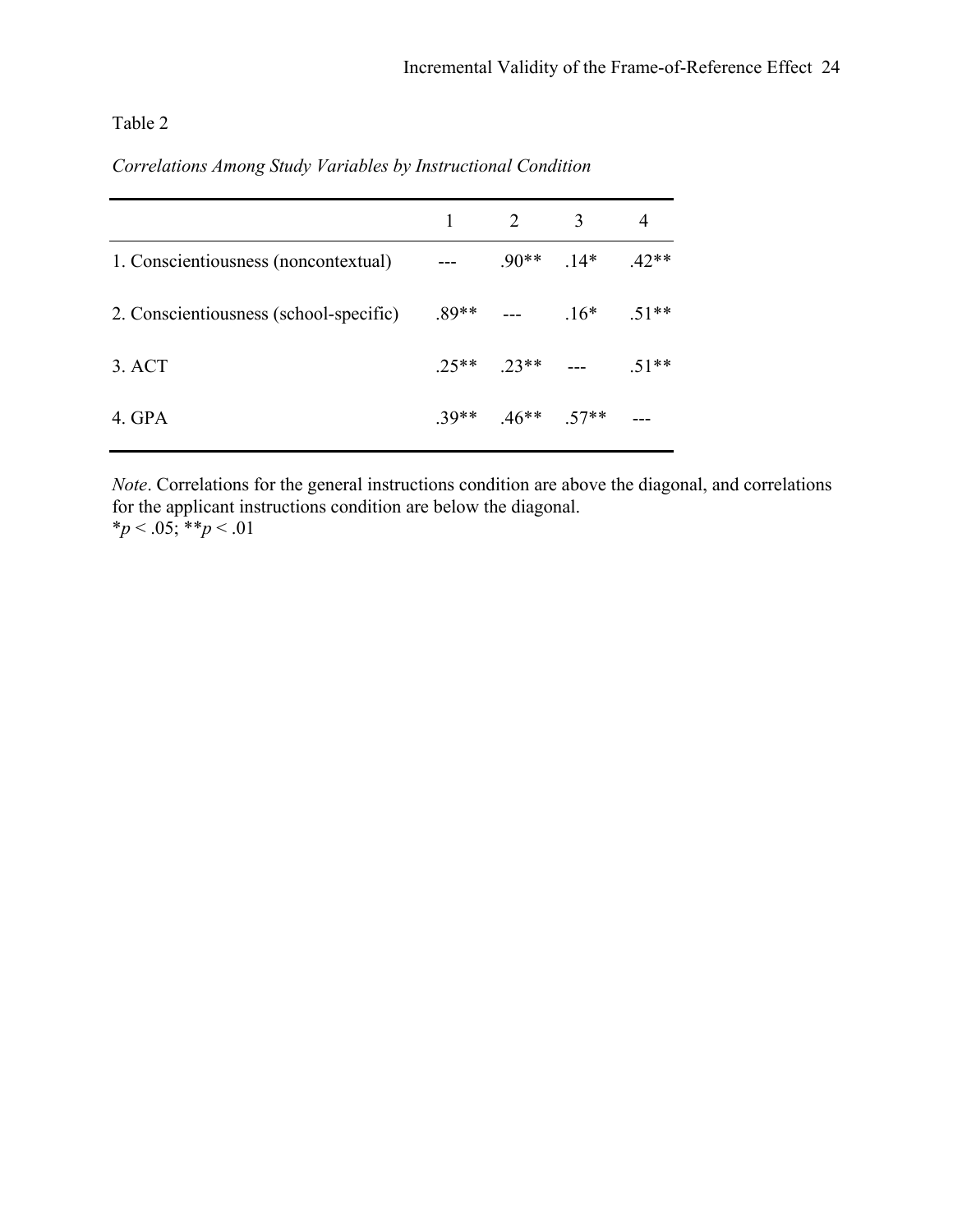*Standardized Regression Weights, R-Squared Change, and Total R-Squared for Incremental Validity Analyses by Instructional Condition* 

|                                        | <b>General Instructions</b>   |         |         |         |  |
|----------------------------------------|-------------------------------|---------|---------|---------|--|
|                                        | Step 1                        | Step 2  | Step 3  | Step 4  |  |
| 1. ACT                                 | $.51**$                       | $.52**$ | $.47**$ | $.45**$ |  |
| 2. Order of Item-type                  |                               | .08     | .04     | .07     |  |
| 3. Conscientiousness (noncontextual)   |                               |         | $.35**$ | $-.25$  |  |
| 4. Conscientiousness (school-specific) |                               |         |         | $.65**$ |  |
| $\Delta R^2$                           | $.26**$                       | .01     | $.12**$ | $.07**$ |  |
| Total $R^2$                            | $.26**$                       | $.27**$ | $.39**$ | $.46**$ |  |
|                                        | <b>Applicant Instructions</b> |         |         |         |  |
|                                        | Step 1                        | Step 2  | Step 3  | Step 4  |  |
| 1. ACT                                 | $.57**$                       | $.56**$ | $.50**$ | $.50**$ |  |
| 2. Order of Item-type                  |                               | .05     | .02     | $-.01$  |  |
| 3. Conscientiousness (noncontextual)   |                               |         | $.26**$ | $-23$   |  |
| 4. Conscientiousness (school-specific) |                               |         |         | $.54**$ |  |
| $\Delta R^2$                           | $.32**$                       | .00     | $.06**$ | $.05**$ |  |
| Total $R^2$                            | $.32**$                       | $.32**$ | $.39**$ | $.44**$ |  |

\**p* < .05; \*\**p* < .01